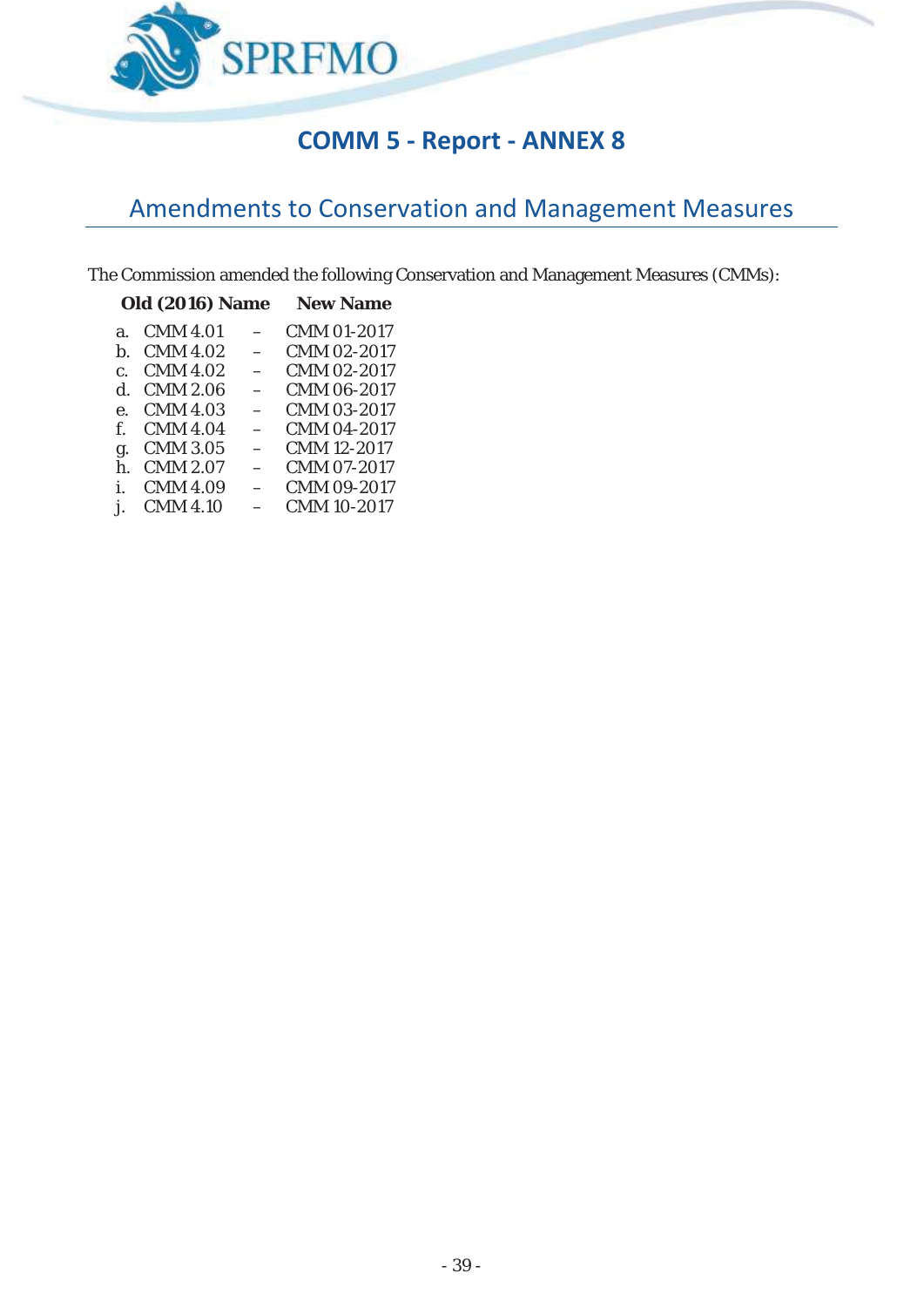

# **COMM 5 – Report – ANNEX 8a**

## CMM 4.01 (new: CMM 01-2017). Conservation and Management Measure for *Trachurus murphyi*

*(COMM5-WP06)* 

#### **The Commission of the South Pacific Regional Fisheries Management Organisation**;

*NOTING* that the *Trachurus murphyi* stock remains at very low levels;

*CONCERNED* in particular with the low levels of the current biomass, historically high fishing mortality, the need to maintain low fishing mortality, and the high degree of associated uncertainties;

*TAKING INTO ACCOUNT* the outcomes of the stock assessment carried out on 29 September to 3 October of 2016 and the advice of the Scientific Committee;

*BEARING IN MIND* the commitment to apply the precautionary approach and take decisions based on the best scientific and technical information available as set out in Article 3 of the Convention;

*RECOGNISING* that a primary function of the Commission is to adopt Conservation and Management Measures (CMMs) to achieve the objective of the Convention, including, as appropriate, CMMs for particular fish stocks;

*AFFIRMING* its commitment to rebuilding the stock of *Trachurus murphyi* and ensuring its long term conservation and sustainable management in accordance with the objective of the Convention;

*RECOGNISING* the need for effective monitoring and control and surveillance of fishing for *Trachurus murphyi* in the implementation of this measure pending the establishment of monitoring, control and surveillance measures pursuant to Article 27 of the Convention;

*RECALLING* Articles 4(2), 20(3), 20(4) and 21(2) of the Convention;

*RECALLING* also Article 21(1) of the Convention;

*ADOPTS* the following CMM in accordance with Articles 8 and 21 of the Convention:

### **General Provisions**

- 1. This CMM applies to fisheries for Trachurus murphyi undertaken by vessels flagged to Members and Cooperating Non-Contracting Parties (CNCPs) included on the Commission Record of Vessels (CMM 4.05; 2016) in the Convention Area and, in accordance with Article 20(4)(a)(iii) and with the express consent of Chile, to fisheries for Trachurus murphyi undertaken by Chile in areas under its national jurisdiction.
- 2. Only fishing vessels duly authorized pursuant to Article 25 of the Convention and in accordance with CMM 4.05 (Record of Vessels; 2016) that are flagged to Members and Cooperating Non-Contracting Parties (CNCPs) shall participate in the fishery for Trachurus murphyi in the Convention Area.
- 3. This CMM is not to be considered a precedent for future allocation decisions.

### **Effort management**

-

4. Relevant Members and CNCPs shall limit the total gross tonnage (GT)<sup>1</sup> of vessels flying their flag and participating in the fishing activities described in Article 1, (1)(g)(i) and (ii) of the Convention

*<sup>1</sup> In the event that GT is not available, Members and CNCPs shall utilise Gross Registered Tonnage (GRT) for the purposes of this CMM.*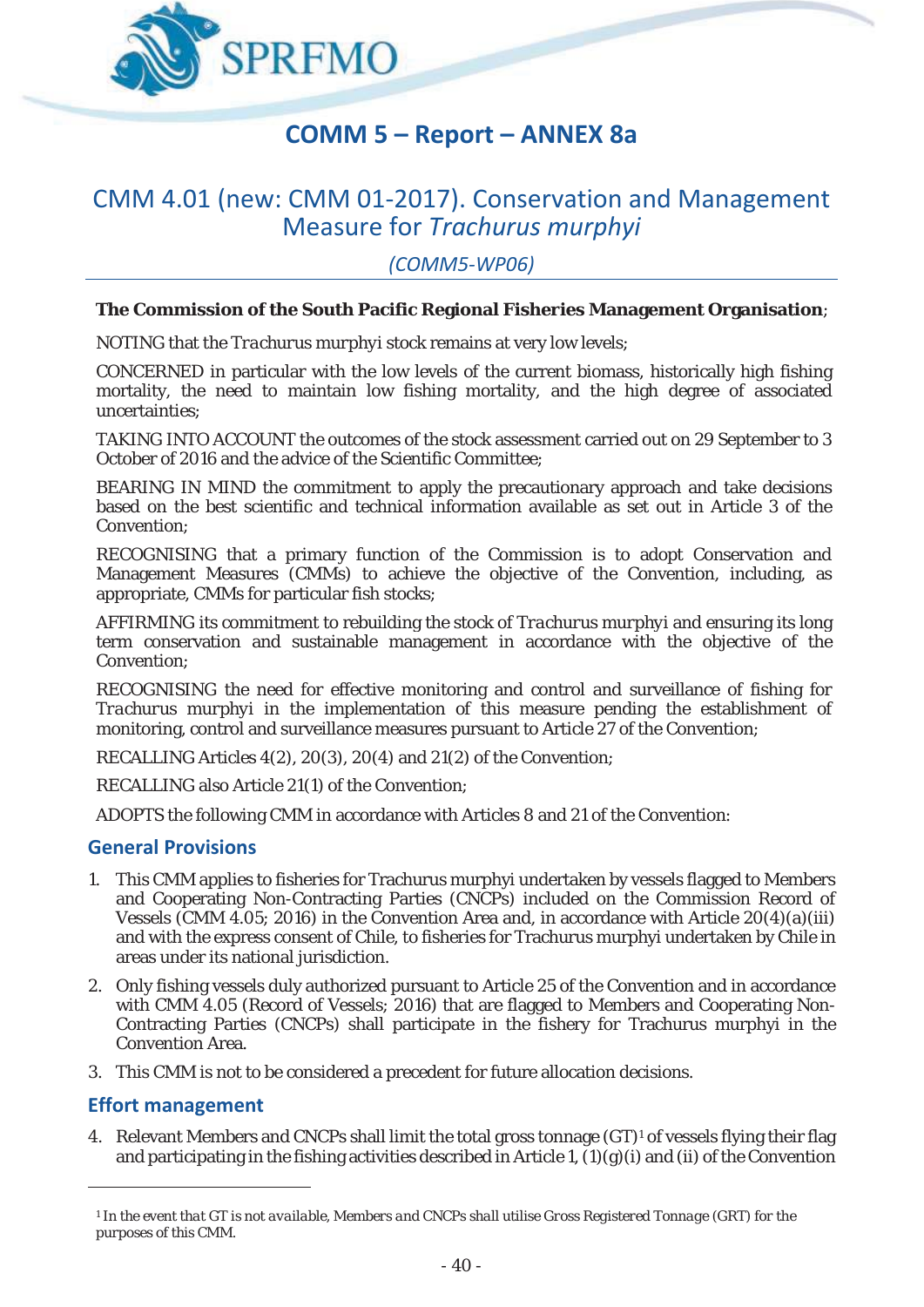in respect of the *Trachurus murphyi* fisheries in the Convention Area to the total tonnage of their flagged vessels that were engaged in such fishing activities in 2007 or 2008 or 2009 in the Convention Area and as set out in Table 1 of CMM 1.01 (*Trachurus murphyi*; 2013). Such Members and CNCPs may substitute their vessels as long as the total level of GT for each Member and CNCP does not exceed the level recorded in that Table.

### **Catch management**

- 5. In 2017 the total catch of *Trachurus murphyi* in the area to which this CMM applies in accordance with paragraph 1 shall be limited to 443 000 tonnes. Members and CNCPs are to share in this total catch in the tonnages set out in Table 1 of this CMM.
- 6. Catches will be attributed to the Flag State whose vessels have undertaken the fishing activities described in Article 1  $(1)(q)(i)$  and  $(ii)$  of the Convention.
- 7. In the event that a Member or CNCP reaches 70% of its catch limit set out in Table 1, the Executive Secretary shall inform that Member or CNCP of that fact, with a copy to all other Members and CNCPs. That Member or CNCP shall close the fishery for its flagged vessels when the total catch of its flagged vessels is equivalent to 100% of its catch limit. Such Member or CNCP shall notify promptly the Executive Secretary of the date of the closure.
- 8. The provisions of this CMM are without prejudice to the right of Members and CNCPs to adopt measures limiting vessels flying their flag and fishing for *Trachurus murphyi* in the Convention Area to catches less than the limits set out in Table 1. In any such case, Members and CNCPs shall notify the Executive Secretary of the measures, when practicable, within 1 month of adoption. Upon receipt, the Executive Secretary shall circulate such measures to all Members and CNCPs without delay.
- 9. By 31 December each year a Member or CNCP may transfer to another Member or CNCP all or part of its entitlement to catch up to the limit set out in Table 1, without prejudice to future agreements on the allocation of fishing opportunities, subject to the approval of the receiving Member or CNCP. When receiving fishing entitlement by transfer, a Member or CNCP may either allocate it on the basis of domestic legislation or endorse arrangements between owners participating in the transfer. Before the transferred fishing takes place, the transferring Member or CNCP shall notify the transfer to the Executive Secretary for circulation to Members and CNCPs without delay.
- 10. Members and CNCPs agree, having regard to the advice of the Scientific Committee, that catches of *Trachurus murphyi* in 2017 throughout the range of the stock should not exceed 493 000 tonnes.

## **Data collection and reporting**

- 11. Members and CNCPs participating in the *Trachurus murphyi* fishery shall report in an electronic format the monthly catches of their flagged vessels to the Secretariat within 20 days of the end of the month, in accordance with CMM 4.02 (Data Standards; 2016) and using templates prepared by the Secretariat and available on the SPRFMO website.
- 12. The Executive Secretary shall circulate monthly catches, aggregated by flag State, to all Members and CNCPs on a monthly basis.
- 13. Except as described in paragraph 11 above, each Member and CNCP participating in the *Trachurus murphyi* fishery shall collect, verify, and provide all required data to the Executive Secretary, in accordance with CMM 4.02 (Data Standards; 2016) and the templates available on the SPRFMO website, including an annual catch report.
- 14. The Executive Secretary shall verify the annual catch reports submitted by Members and CNCPs against the submitted data (tow-by-tow in the case of trawlers, and set by set or trip by trip in the case of purse-seine fishing vessels). The Executive Secretary shall inform Members and CNCPs of the outcome of the verification exercise and any possible discrepancies encountered.
- 15. Members and CNCPs participating in the *Trachurus murphyi* fisheries shall implement a vessel monitoring system (VMS) in accordance with CMM 4.02 (Data Standards; 2016) and other relevant CMMs adopted by the Commission. These VMS data shall be provided to the Executive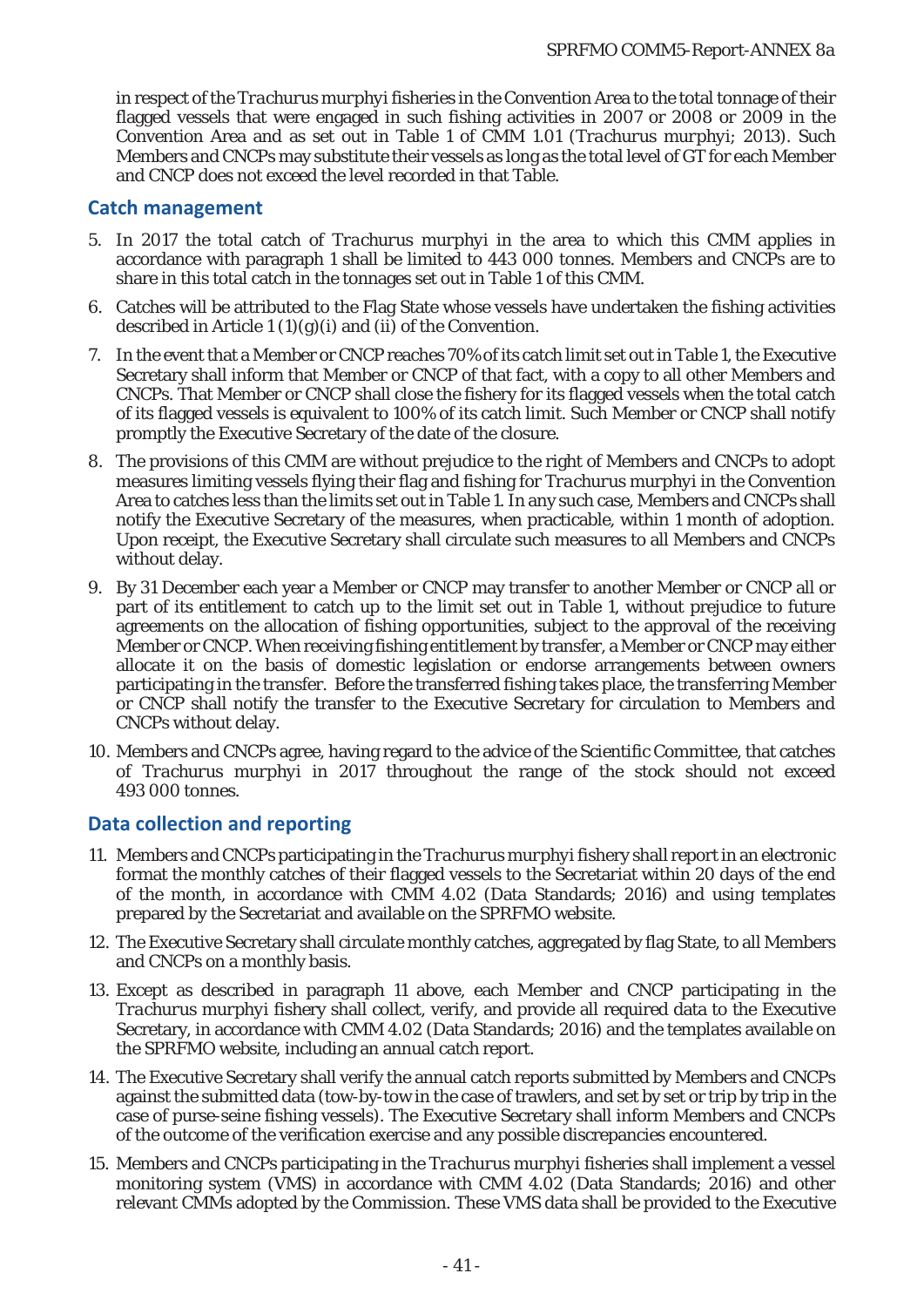Secretary within 10 days of each quarter in the format prescribed by the SPRFMO Data Standards and using the templates on the SPRFMO website.

- 16. Each Member and CNCP participating in the *Trachurus murphyi* fishery shall provide the Executive Secretary a list of vessels2 they have authorized to fish in the fishery in accordance with Article 25 of the Convention and CMM 4.05 (Record of Vessels; 2016) and other relevant CMMs adopted by the Commission. They shall also notify the Executive Secretary of the vessels that are actively fishing or engaged in transhipment in the Convention Area within 20 days of the end of each month. The Executive Secretary shall maintain lists of the vessels so notified and will make them available on the SPRFMO website.
- 17. The Executive Secretary shall report annually to the Commission on the list of vessels having actively fished or been engaged in transhipment in the Convention Area during the previous year using data provided under CMM 4.02 (Data Standards; 2016).
- 18. In order to facilitate the work of the Scientific Committee, Members and CNCPs shall provide their annual national reports, in accordance with the existing guidelines for such reports, in advance of the 2017 Scientific Committee meeting. Members and CNCPs shall also provide observer data for the 2017 fishing season to the Scientific Committee to the maximum extent possible. The reports shall be submitted to the Executive Secretary at least one month before the 2017 Scientific Committee meeting in order to ensure that the Scientific Committee has an adequate opportunity to consider the reports in its deliberations.
- 19. In accordance with Article 24(2), all Members and CNCPs participating in the *Trachurus murphyi* fishery shall provide a report describing their implementation of this CMM in accordance with the timelines specified in CMM 4.10 (Compliance Monitoring Scheme; 2016). On the basis of submissions received the CTC shall develop a template to facilitate future reporting. The implementation reports will be made available on the SPRFMO website.
- 20. The information collected under paragraphs 11, 13 and 18, and any stock assessments and research in respect of *Trachurus murphyi* fisheries shall be submitted for review to the Scientific Committee. The Scientific Committee will conduct the necessary analysis and assessment, in accordance with its Workplan (2017) agreed by the Commission, in order to provide updated advice on stock status and recovery.
- 21. Contracting Parties and CNCPs, as port States, shall, subject to their national laws, facilitate access to their ports on a case-by-case basis to reefer vessels, supply vessels and vessels fishing for *Trachurus murphyi* in accordance with this CMM. Contracting Parties and CNCPs shall implement measures to verify catches of *Trachurus murphyi* caught in the Convention Area that are landed or transhipped in its ports. When taking such measures, a Contracting Party or CNCP shall not discriminate in form or fact against fishing, reefer or supply vessels of any Member or CNCP. Nothing in this paragraph shall prejudice the rights, jurisdiction and duties of these Contracting Parties and CNCPs under international law. In particular, nothing in this paragraph shall be construed to affect:
	- (a) the sovereignty of Contracting Parties and CNCPs over their internal, archipelagic and territorial waters or their sovereign rights over their continental shelf and in their exclusive economic zone;
	- (b) the exercise by Contracting Parties and CNCPs of their sovereignty over ports in their territory in accordance with international law, including their right to deny entry thereto as well as adopt more stringent port State measures than those provided for in this CMM and other relevant CMMs adopted by the Commission.
- 22. Until the Commission adopts an Observer Programme in accordance with Article 28 of the Convention, all Members and CNCPs participating in the *Trachurus murphyi* fishery shall ensure a minimum of 10% scientific observer coverage of trips for vessels flying their flag and ensure that such observers collect and report data as described in CMM 4.02 (Data Standards; 2016). In the case of the flagged vessels of a Member or CNCP undertaking no more than 2 trips

*<sup>2</sup> Fishing vessels as defined in Article 1 (1)(h) of the Convention.*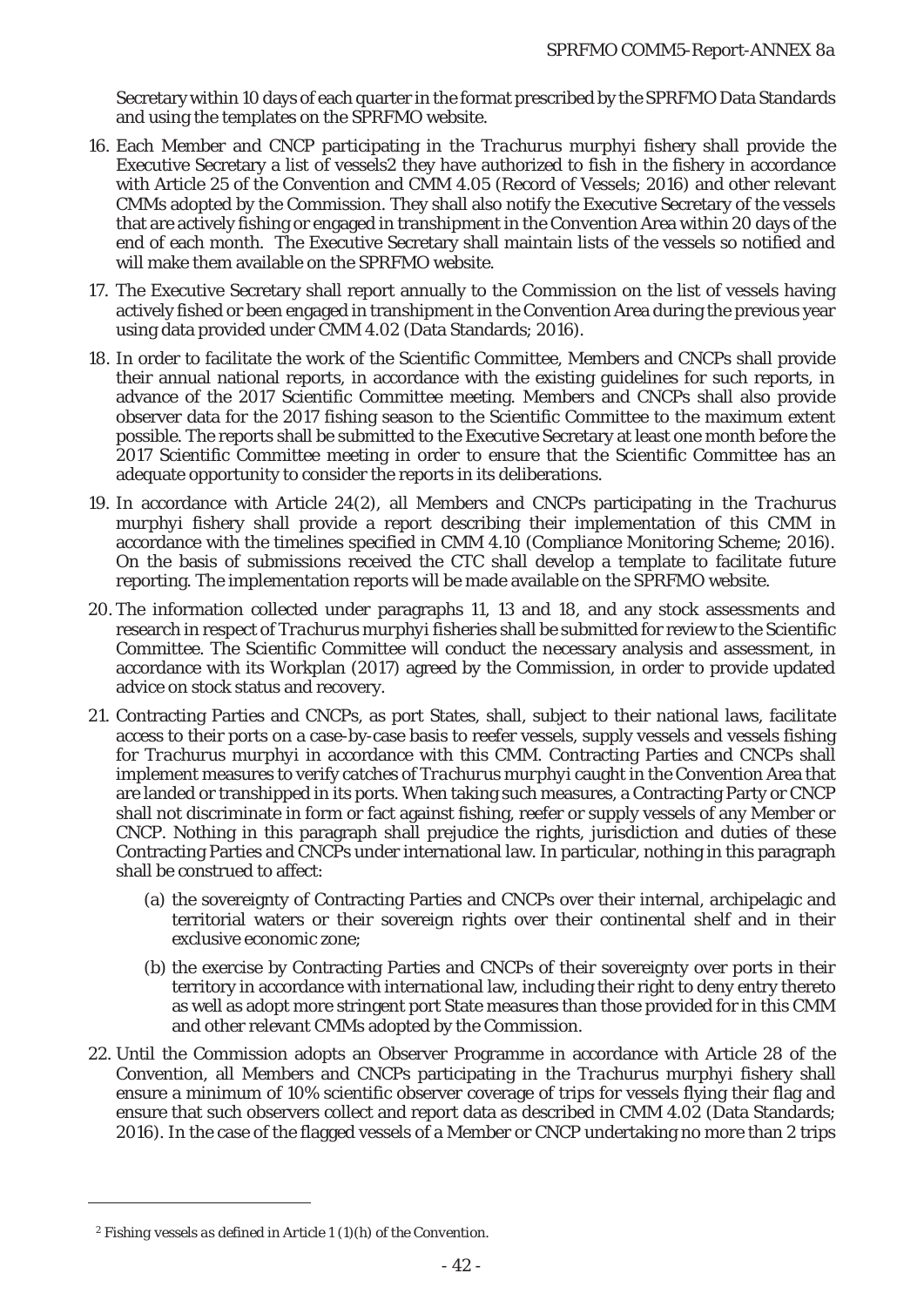in total, the 10% observer coverage shall be calculated by reference to active fishing days for trawlers and sets for purse seine vessels.

### **Cooperation in respect of fisheries in adjacent areas under national jurisdiction**

23. Members and CNCPs participating in *Trachurus murphyi* fisheries in areas under national jurisdiction adjacent to the area to which this CMM applies in accordance with paragraph 1, and Members and CNCPs participating in *Trachurus murphyi* fisheries in the area to which this CMM applies, shall cooperate in ensuring compatibility in the conservation and management of the fisheries. Members and CNCPs participating in *Trachurus murphyi* fisheries in areas under national jurisdiction adjacent to the area to which this CMM applies are invited to apply the measures set out in paragraphs 11-22, insofar as they are applicable, to vessels associated with the *Trachurus murphyi* fisheries in their areas under national jurisdiction. They are also requested to inform the Executive Secretary of the Conservation and Management Measures in effect for *Trachurus murphyi* in areas under their national jurisdiction.

### **Special requirements of developing States**

24. In recognition of the special requirements of developing States, in particular small island developing States and territories and possessions in the region, Members and CNCPs are urged to provide financial, scientific and technical assistance, where available, to enhance the ability of those developing States and territories and possessions to implement this CMM.

#### **Review**

- 25. This Measure shall be reviewed by the Commission in 2018. The review shall take into account the latest advice of the Scientific Committee and the CTC, and the extent to which this CMM, CMM 1.01 (Trachurus murphyi, 2013), CMM 2.01 (Trachurus murphyi, 2014), CMM 3.01 (Trachurus murphyi; 2015) and CMM 4.01 (Trachurus murphyi, 2016) as well as the Interim Measures for pelagic fisheries of 2007, as amended in 2009, 2011 and 2012, have been complied with.
- 26. Without prejudice to Members and CNCPs without an entitlement in Table 1 and the rights and obligations specified in Article 20 paragraph 4(c) of the Convention and having regard to paragraph 10, the percentages included in Table 2 will be used by the Commission as a basis for the allocation of Member and CNCPs' catch limits from 2018 to 2021 inclusive.

| Member / CNCP             | <b>Tonnage</b> |
|---------------------------|----------------|
| Chile                     | 317 300        |
| China                     | 31 294         |
| Cook Islands              |                |
| Cuba                      | 1100           |
| Ecuador (HS)              | 1 1 7 9        |
| <b>European Union</b>     | 30 115         |
| Faroe Islands             | 5466           |
| Korea                     | 7 3 21         |
| Peru (HS)                 | 10 000         |
| <b>Russian Federation</b> | 16 183         |
| Vanuatu                   | 23 042         |
| Total                     | 443 000        |

#### **Table 1: Tonnages in 2017 fishery as referred to in paragraph 5**

#### **Table 2: Percentages3 related to the catches referred to in paragraph 10**

| <b>Member / CNCP</b>      | %       |
|---------------------------|---------|
| Chile                     | 64.5638 |
| China                     | 6.3477  |
| Cook Islands              |         |
| Cuba                      | 0.2231  |
| Ecuador (HS)              | 0.2391  |
| <b>European Union</b>     | 6.1086  |
| Faroe Islands             | 1.1087  |
| Korea                     | 1.2822  |
| Peru (HS)                 | 2.0284  |
| <b>Russian Federation</b> | 3.2825  |
| Vanuatu                   | 4.6738  |

<sup>3</sup>*These percentages shall apply from 2018 to 2021 inclusive*.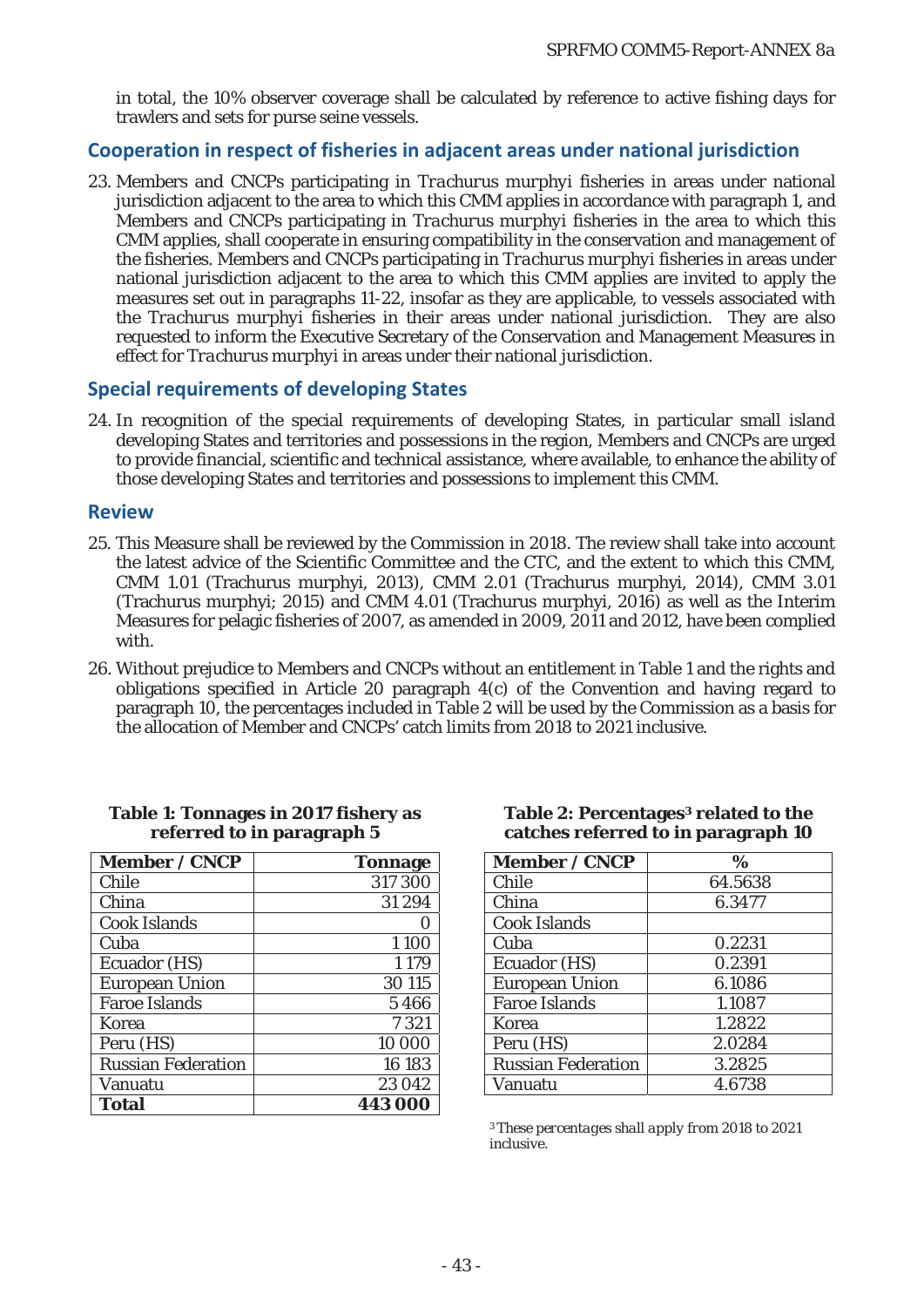

## **COMM 5 - Report - ANNEX 8b**

## Proposal to amend Annex 14 of CMM 4.02 (new: CMM 02-2017) Conservation and Management Measure on Standards for the Collection, Reporting, Verification and Exchange of Data

## *(COMM5-Prop02-rev1)*

## **Background**

Currently, Annex 14 of CMM 4.02 contains a list of 6 species reflecting South Pacific Ocean high seas species which are listed in Appendix 11 of the Convention on the Conservation of Migratory Species of Wild Animals (CMS or Bonn Convention) and Appendix 12 of the Convention on International Trade in Endangered Species of Wild Fauna and Flora (CITES).

However, according to the International Union for Conservation of Nature and Natural Resources (IUCN) Red List of Threatened Species3 and Appendix 2 of CITES, there are other endangered, vulnerable and near threatened species found in the SPRFMO Convention area which so far have not been listed in Annex 14 of the CMM 4.02.

In order to better take into account ecosystem considerations, SPRFMO data standards should align with the Ecosystem Approach to Fisheries Management<sup>4</sup> guidelines where the ecological relationships between harvested, dependent and associated species should be maintained.

The proposed amendment seeks, as advised by the SPRFMO Scientific Committee (SC) on its 4th meeting held in October 2016, to include Porbeagle shark under the definition of "other species of concern".

*<sup>1</sup> http://www.cms.int/sites/default/files/document/Appendices\_COP11\_E\_version5June2015.pdf*

*<sup>2</sup> https://cites.org/sites/default/files/eng/app/2016/E-Appendices-2016-03-10.pdf*

*<sup>3</sup> IUCN 2016. The IUCN Red List of Threatened Species. Version 2016-2. http://www.iucnredlist.org. Downloaded on 17 October 2016.* 

*<sup>4</sup> http://www.fao.org/3/a-y4470e.pdf*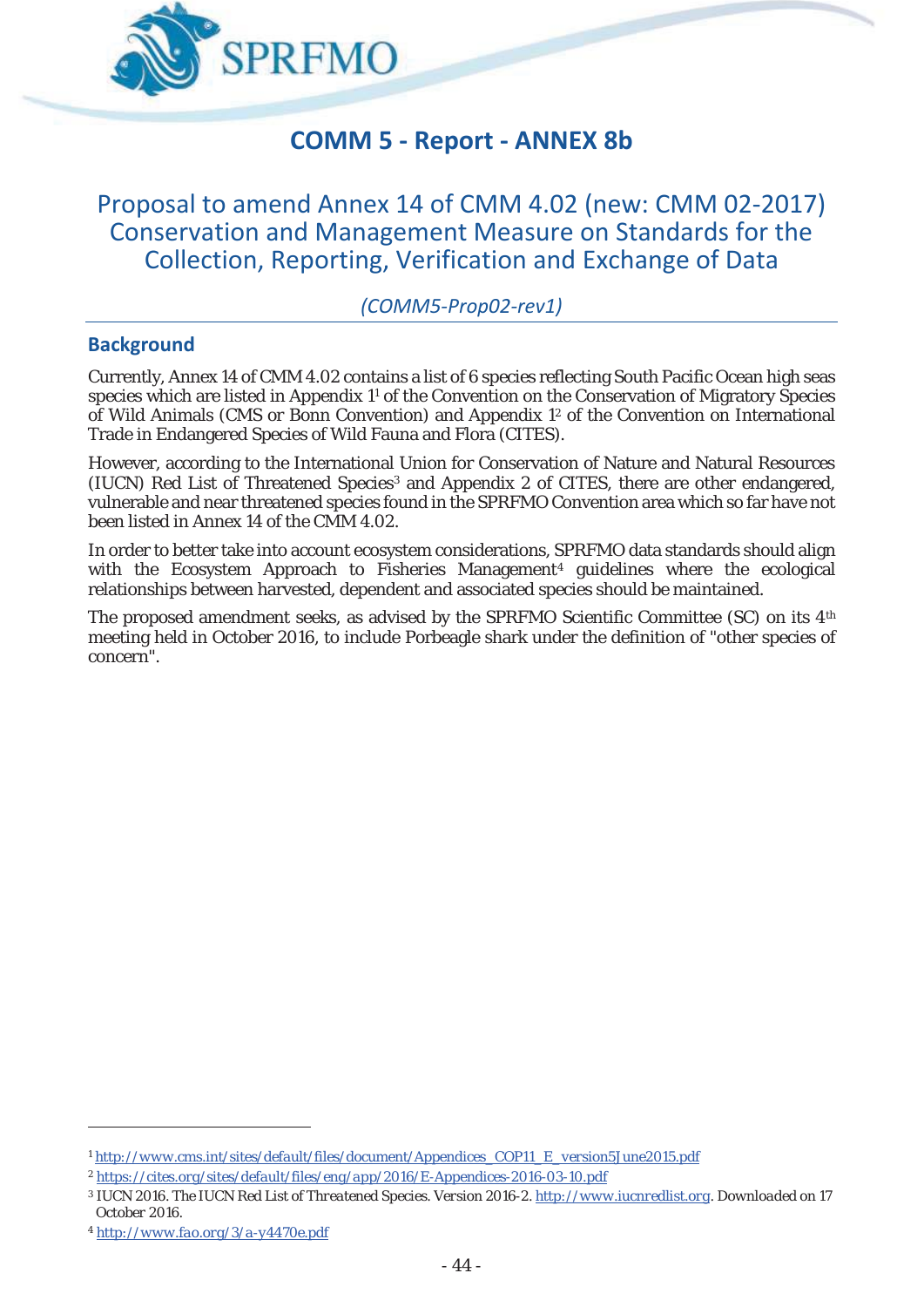## **Proposal to amend Annex 14 of CMM 4.02 Conservation and Management Measure on Standards for the Collection, Reporting, Verification and Exchange of Data**

The Commission of the South Pacific Regional Fisheries Management Organisation,

*Having regard* to the International Union for Conservation of Nature and Natural Resources (IUCN) Red List of Threatened Species and Appendix 2 of the Convention on International Trade in Endangered Species of Wild Fauna and Flora (CITES);

*Recalling* the FAO Ecosystem Approach to Fisheries Management<sup>5</sup> guidelines where the ecological relationships between harvested, dependent and associated species should be maintained;

*Taking into account* the recommendation of the 4<sup>th</sup> SPRFMO Scientific Committee meeting of October 2016;

Adopts the following amendment:

#### **Article 1.**

Annex 14 of CMM 4.02 Conservation and Management Measure on Standards for the Collection, Reporting, Verification and Exchange of Data is replaced by the following text:

### **Annex 14**

#### **Definition of "other species of concern"**

As advised by the Scientific Committee and informed by Appendix 1 of the Convention on the Conservation of Migratory Species of Wild Animals (a.k.a. CMS or Bonn Convention), the international Union for Conservation of Nature and Natural Resources (IUCN) red List of Threatened Species, Appendix 1 and 2 of the Convention on International Trade in Endangered Species of Wild Fauna and Flora (CITES), "other species of concern" are defined, as of January 2017, as:

| <b>Scientific name</b>                         | <b>English name</b>  | 3-alfa code <sup>6</sup> |
|------------------------------------------------|----------------------|--------------------------|
| Carcharhinus longimanus Oceanic whitetip shark |                      | <b>OCS</b>               |
| Carcharodon carcharias                         | Great white shark    | <b>WSH</b>               |
| Cetorhinus maximus                             | <b>Basking shark</b> | <b>BSK</b>               |
| Lamna nasus                                    | Porbeagle shark      | <b>POR</b>               |
| Manta spp.                                     | Manta rays           | <b>MNT</b>               |
| Mobula spp.                                    | Mobula nei           | <b>RMU</b>               |
| Rhincodon typus                                | Whale shark          | <b>RHN</b>               |

Other species may be added by agreement of the Members based on the advice of the Scientific Committee7.

<u>.</u>

*<sup>5</sup> http://www.fao.org/3/a-y4470e.pdf*

*<sup>6 2016</sup> ASFIS List of Species for Fishery Statistics Purposes* 

*<sup>7</sup> The species listed in Annex 5 of SC04 will be considered for further assessment during SC05 in order to provide a full recommendation on "other species of concern" for the consideration of the 6th SPRFMO Commission meeting.*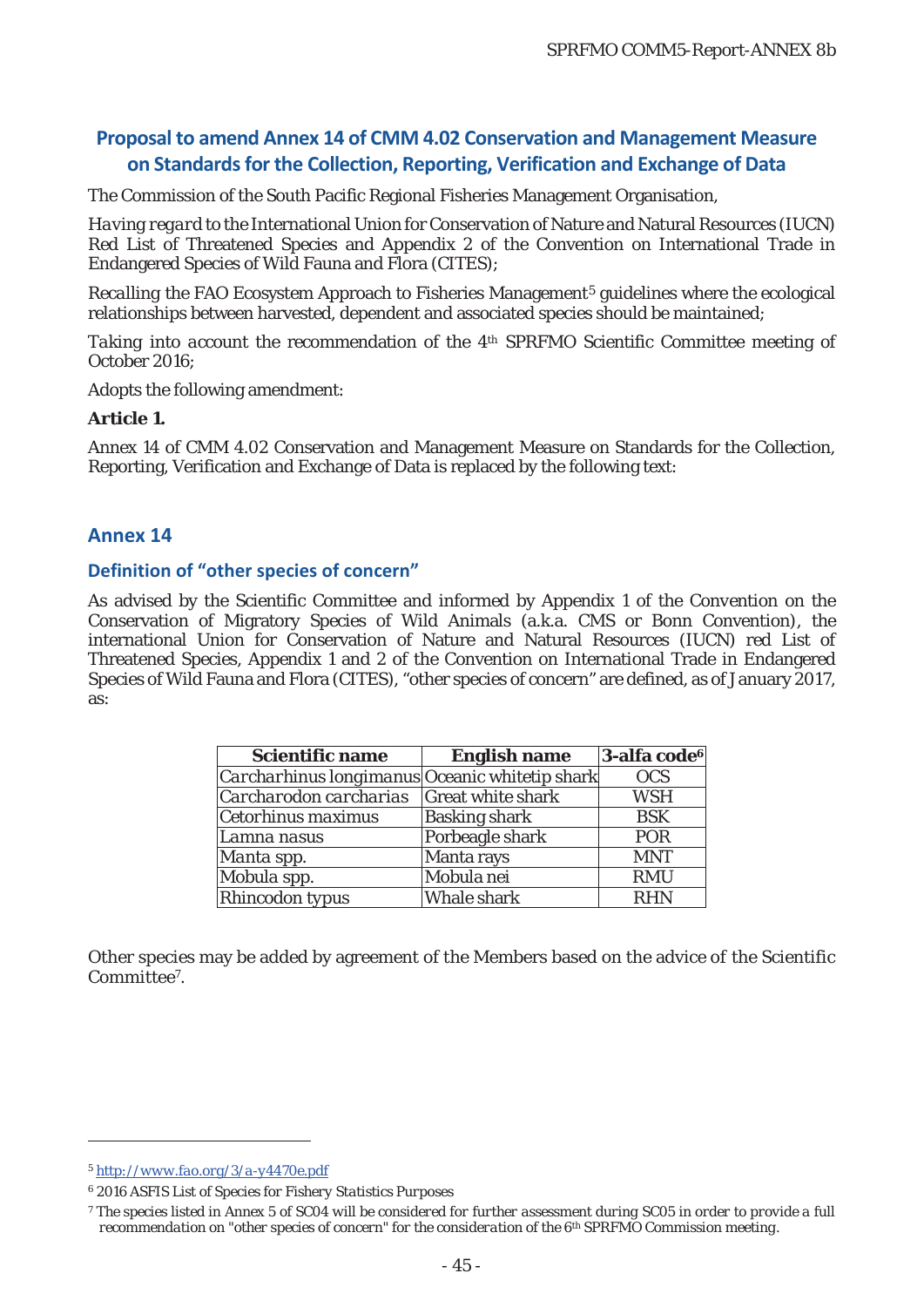

# **COMM 5 - Report - ANNEX 8c**

## REVISION OF CMM 4.02 (new: CMM 02-2017). Conservation and Management Measure on Standards for the Collection, Reporting, Verification and Exchange of Data

## *(COMM5-WP03)*

Based on suggested amendments provided by the 4th SC meeting:

- 1. Section 7.3 of the fourth SC meeting report also provides a suggested amendment to paragraph 1(e) of CMM 4.02 (Data Standards; 2016):
	- compile data on fishing activities and the impacts of fishing and provide these in a timely manner to the Secretariat of the South Pacific Regional Fisheries Management Organization (SPRFMO) *using the SPRFMO data submission templates*. Such [The] data under this subparagraph will be used for the assessment and monitoring of stocks. Members and CNCPs will provide by the 30th June, their previous (January to December) year's data on fishing activities and the impacts of fishing described in sections 1b) – 1d) above.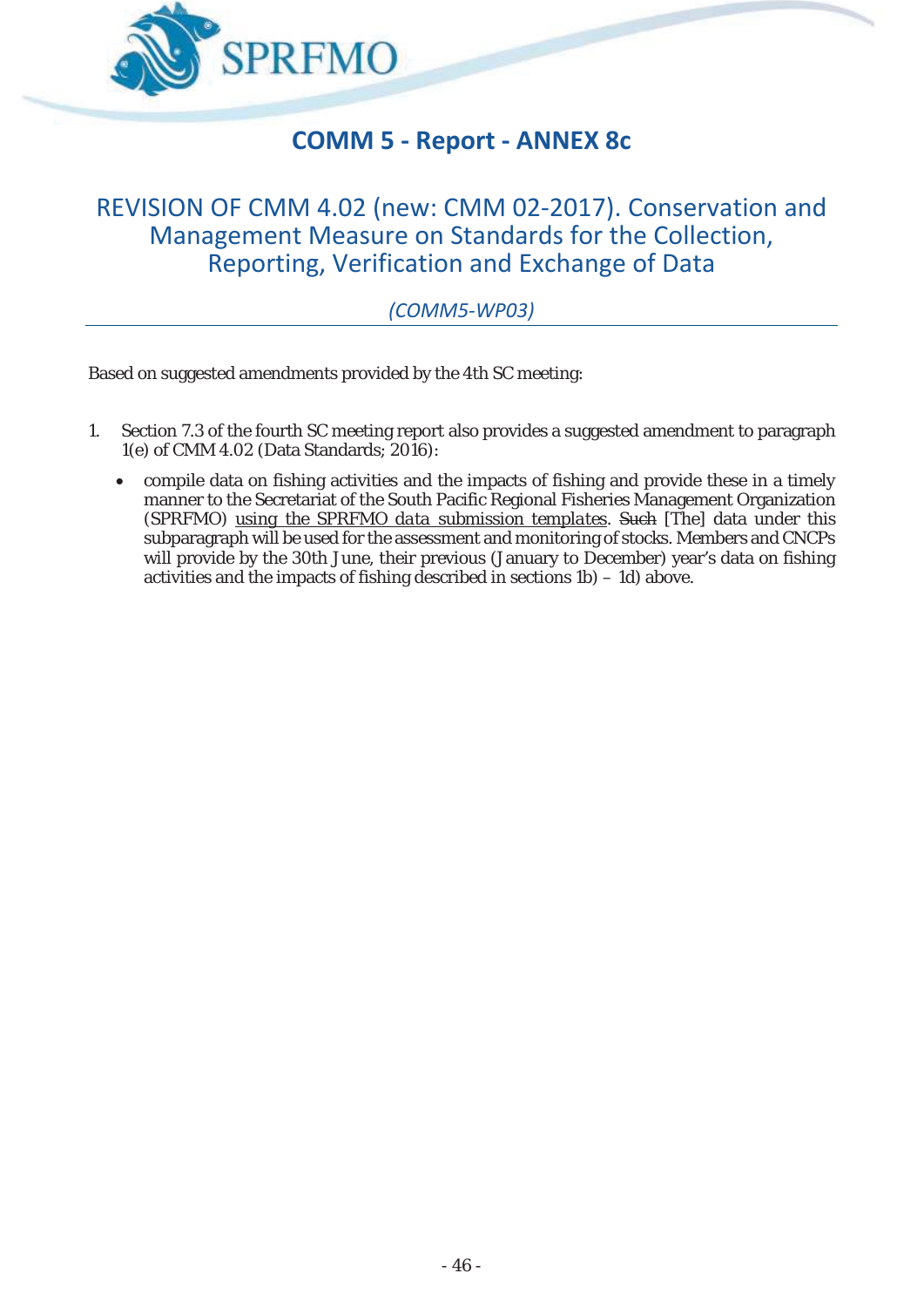

# **COMM 5 - Report - ANNEX 8d**

## CMM 2.06 (new: CMM 06-2017) Conservation and Management Measure for the Establishment of the Vessel Monitoring System in the SPRFMO Convention Area

## (COMM5-Prop03-rev7)

#### **The Commission of the South Pacific Regional Fisheries Management Organisation;**

*RECALLING* the relevant provisions of the Convention on the Conservation and Management of High Seas Fishery Resources in the South Pacific Ocean, in particular Articles 25 (1)(c) and 27 (1)(a);

*NOTING* the importance of the vessel monitoring system as a tool to effectively support the principles and measures for the conservation and management of fisheries resources within the Convention Area;

*MINDFUL* of the rights and obligations of Commission Members and Cooperating Non-Contracting Parties (CNCPs) in promoting the effective implementation of Conservation and Management Measures (CMMs) adopted by the Commission;

*FURTHER MINDFUL* of the key principles upon which the vessel monitoring system is based, including the confidentiality and security of information handled by the system, and its efficiency, cost-effectiveness and flexibility;

*ADOPTS* the following CMM to provide for the implementation of the SPRFMO Vessel Monitoring System:

### **A Commission Vessel Monitoring System**

- 1. The Commission Vessel Monitoring System (Commission VMS) shall be activated on the date agreed in the contract between SPRFMO and its chosen provider.
- 2. The Commission VMS shall cover the area as defined in Article 5 of the Convention on the Conservation and Management of High Seas Fishery Resources in the South Pacific Ocean and have a buffer zone of 100 nautical miles outside the Convention Area.

## **Definitions**

- 3. For the purposes of interpreting and implementing these procedures, the following definitions shall apply:
	- (a) "Convention" means the Convention on the Conservation and Management of High Seas Fishery Resources in the South Pacific Ocean;
	- (b) "Convention Area" means the Area to which this Convention applies in accordance with Article 5 of the Convention;
	- (c) "Commission" means the Commission of the South Pacific Regional Fisheries Management Organisation established by Article 6 of the Convention;
	- (d) "Automatic Satellite Position Device/Automatic Location Communicator" (ALC) means a near real-time satellite position fixing transceiver;
	- (e) "Commission VMS" means the SPRFMO Vessel Monitoring System that is established under this CMM;
	- (f) "Member/CNCP VMS" means the domestic Vessel Monitoring Systems that each Member and CNCP are obliged to develop in accordance with this CMM;
	- (g) "Fisheries Monitoring Centre" (FMC) means the government authority or agency responsible for managing VMS for its flagged fishing vessels.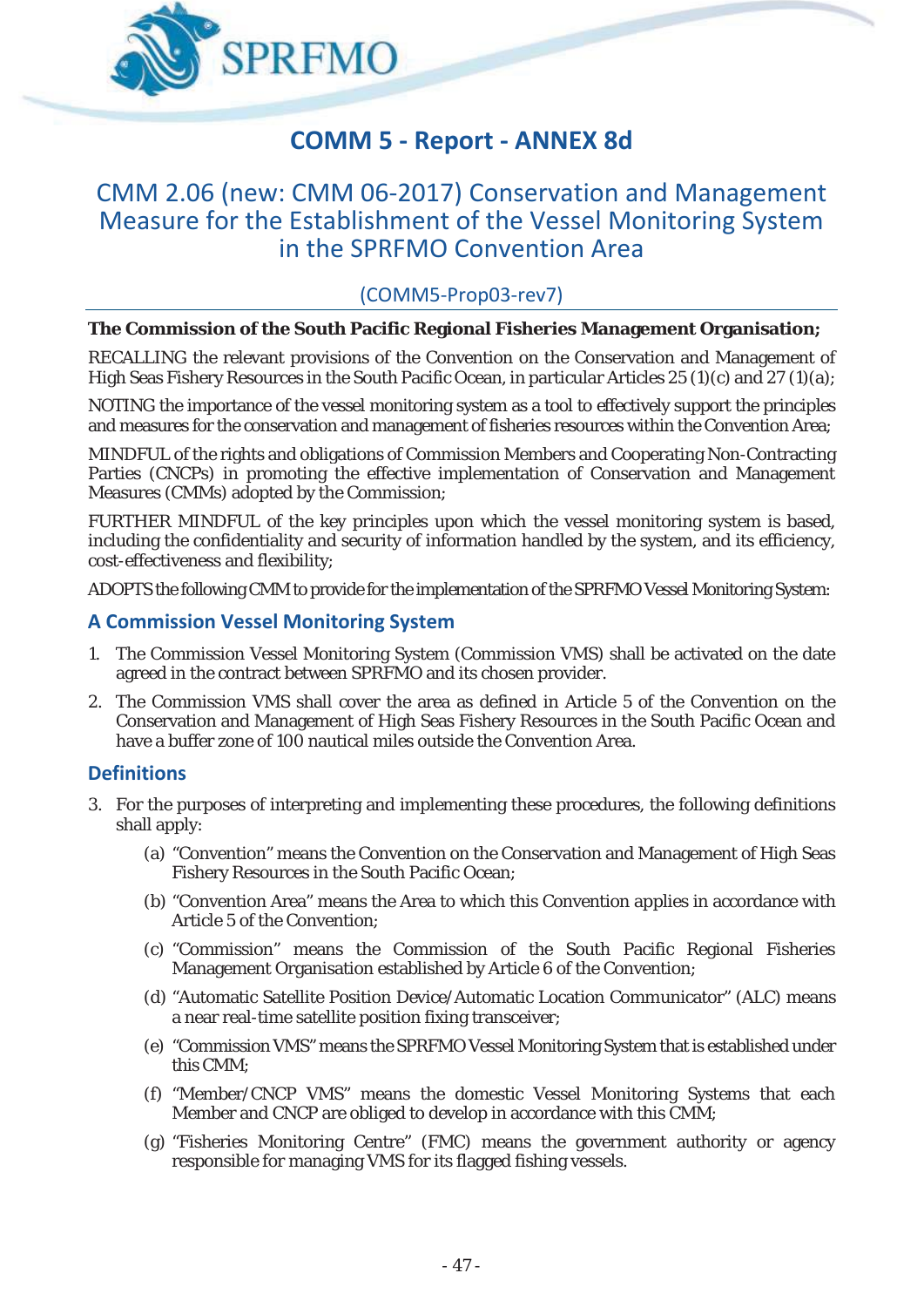### **Purpose**

4. The purpose of the Commission VMS is to continuously monitor the movements and activity of fishing vessels that are on the Commission Record of Vessels and are authorised by flag States to fish for fisheries resources in the SPRFMO Convention Area in a cost-effective manner in order to, inter alia, support the implementation of SPRFMO CMMs.

## **Applicability**

- 5. The Commission VMS shall apply to all fishing vessels as defined in Article 1 (1)(h) of the Convention. The system shall operate on a permanent basis or until decided otherwise by the Commission.
- 6. Any Member or CNCP may request, for the Commission's consideration and approval that waters under its national jurisdiction be included within the area covered by the Commission VMS. Necessary expenses incurred in the inclusion of such area into the Commission VMS shall be borne by the Member or CNCP that made the request.

### **Nature and Specification of the Commission VMS**

- 7. The Commission VMS shall be administered by the SPRFMO Secretariat under the guidance of the Commission.
- 8. Data collected by the Commission VMS shall be securely stored by the Secretariat for at least three years and for a period to be determined by the Commission, and shall be used by the Members and CNCPs to achieve compliance with CMMs. VMS data may also be used by the Scientific Committee for analysis to support specific scientific advice requested by the Commission for sound fisheries management decision-making in the Convention Area.
- 9. Without prejudice to the principle of flag State responsibility, each Member and CNCP shall require vessels flying its flag to report VMS data automatically either:
	- a) to the Secretariat via their flag State's FMC; or
	- b) simultaneously to both the Secretariat and its FMC.
- 10. Each Member and CNCP shall notify the Executive Secretary of its chosen means of reporting (option (a) or (b) under paragraph 9) before the Commission VMS is activated.
- 11. The Commission shall develop rules and procedures for the operation of the Commission VMS taking into account the provisions of Annex 1, including, inter alia:
	- a) measures to prevent tampering; and
	- b) use and release of data for purposes within scope of the Convention.
- 12. Security standards of the SPRFMO Commission VMS data shall be developed by the Commission, consistent with confidentiality provisions of the Data Standards CMM 4.02 (Data Standards; 2017).
- 13. All Member and CNCP fishing vessels required to report to the SPRFMO Commission VMS shall use a functioning ALC that complies with the Commission's minimum standards for ALCs in Annex 1.
- 14. The Commission shall, as soon as practicable, agree on the roles and responsibilities of fishing vessels, Members, CNCPs and the Commission Secretariat for the operation of the Commission VMS.

All Members, CNCPs and the Secretariat shall manage VMS data in accordance with the Security and Confidentiality Requirements in Annex 2.14 bis. The Commission shall review the requirements for accessing VMS data for inclusion in this CMM at its annual meeting in 2018.

### **Procedure in case of Manual Reporting**

15. In the event of failure of automatic reporting, the procedure outlined in Annex 3 of this measure shall apply.

#### **Review**

- 16. At each annual meeting, the Secretariat shall provide the Commission with a report on the implementation and operation of the Commission VMS.
- 17. The Commission shall conduct a review of the implementation of the Commission VMS at its annual meeting in 2019 and shall consider its efficiency and effectiveness and consider further improvements to the system as required.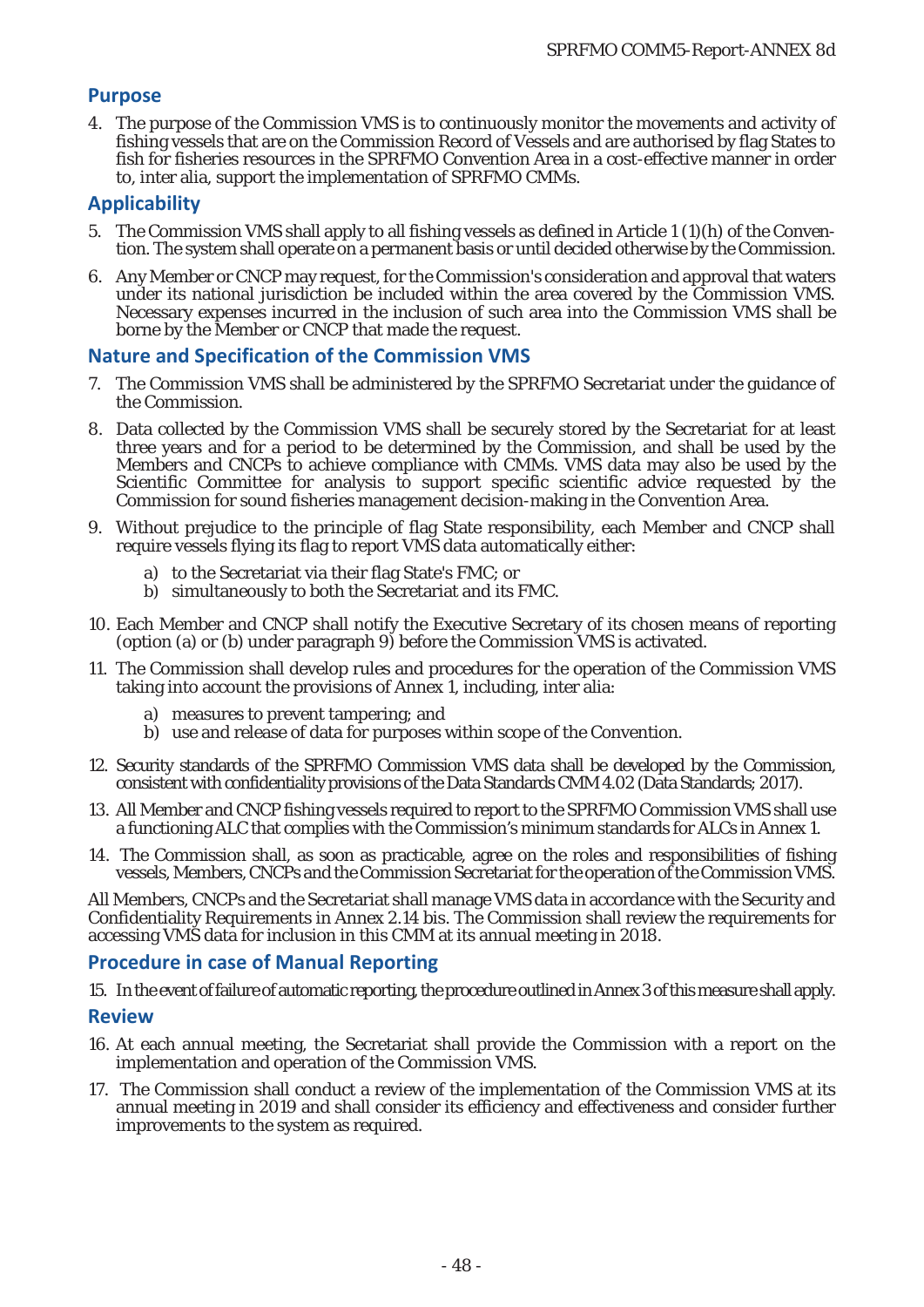## **Annex 1**

#### **Minimum Standards for Automatic Location Communicators (ALCs) used in the Commission Vessel Monitoring System**

- 1. The ALC shall automatically and independently of any intervention on the vessel communicate the following data:
	- (a) ALC static unique identifier;
	- (b) the current geographical position (latitude and longitude) of the vessel;
	- (c) the date and time (expressed in Coordinated Universal Time [UTC]) corresponding to the position of the vessel in paragraph 1 b);
- 2. The data referred to in paragraphs 1 b), c) and d) shall be obtained from a satellite-based positioning system.
- 3. ALCs fitted to fishing vessels must be capable of transmitting data at least every 15 minutes.
- 4. The data referred to in paragraph 1 shall be received by the Commission within an interval determined by the Commission.
- 5. ALCs fitted to fishing vessels must be protected so as to preserve the security and integrity of data referred to in paragraph 1.
- 6. Storage of information within the ALC must be safe, secure and integrated under normal operating conditions.
- 7. The flag State shall ensure that its FMC receives VMS positions at least with the frequency adopted according to this CMM and shall be able to request the VMS information at a higher frequency.
- 8. It shall be prohibited to destroy, damage, render inoperative or otherwise interfere with the ALC unless the competent authorities of the Flag State have authorised its repair or replacement.
- 9. Any features built into the ALC or terminal software to assist with servicing shall not allow unauthorised access to any areas of the ALC that could potentially compromise the operation of the VMS.
- 10. All ALCs shall be installed on vessels in accordance with their manufacturer's specifications and applicable standards.
- 11. Under normal satellite navigation operating conditions, positions derived from the data forwarded must be accurate to within 100 square metres.
- 12. The ALC and/or forwarding service provider must be able to support the ability for data to be sent to multiple independent destinations.
- 13. The satellite navigation decoder and transmitter shall be fully integrated and housed in the same tamper-proof physical enclosure.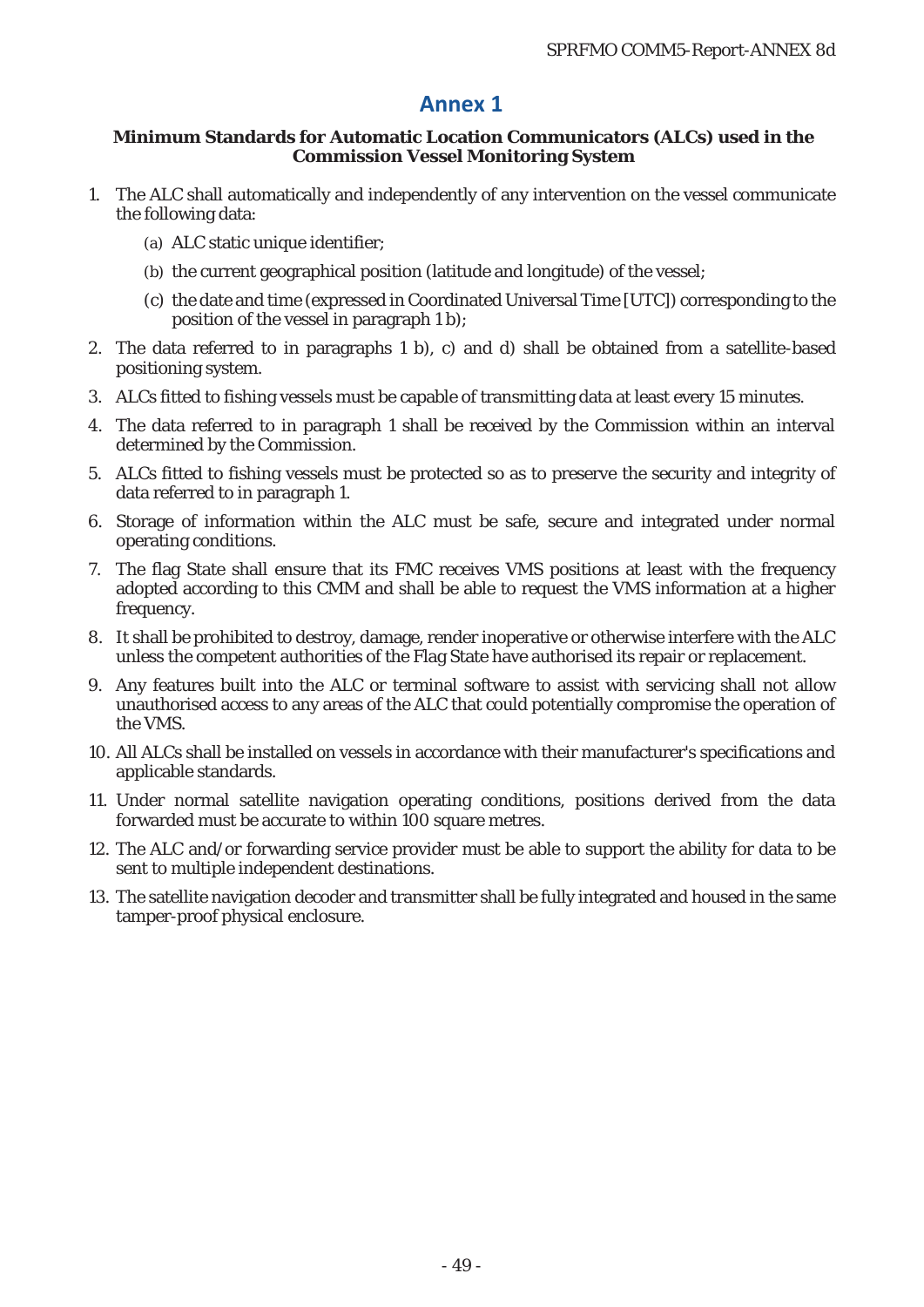## **Annex 2**

#### **Security and Confidentiality Requirements**

- 1. The provisions set out below shall apply to all VMS data received pursuant to CMM 2.06.
- 2. VMS data from vessels operating within the SPRFMO Convention Area shall be treated as confidential information.
- 3. All Members, CNCPs and the Secretariat<sup>1</sup> shall ensure the secure treatment of VMS data in their respective electronic data processing facilities, in particular where the processing involves transmission over a network. All Members, CNCPs and the Secretariat shall implement appropriate technical and organisational measures to protect reports and messages against accidental or unlawful destruction or accidental loss, alteration, unauthorised disclosure or access, and against all inappropriate forms of processing.
- 4. The Secretariat shall take all the necessary steps to ensure that the requirements pertaining to the deletion of VMS data handled by the Secretariat are complied with.
- 5. Each Member and CNCP shall designate a Point of Contact for the purposes of any communication regarding the VMS system (VMS Point of Contact). It shall transmit the name of the individual or office holder, email and any other contact information for its Points of Contact to the SPRFMO Executive Secretary no later than 180 days after the conclusion of the annual Commission meeting in 2017. Any subsequent changes to the contact information shall be notified to the SPRFMO Executive Secretary within 21 days after such changes take effect. The SPRFMO Executive Secretary shall promptly notify Members and CNCPs of any such changes.
- 6. The SPRFMO Executive Secretary shall establish and maintain a register of Points of Contact based on the information submitted by the Members and CNCPs. The register and any subsequent changes shall be published promptly on the Members only area of the SPRFMO website.
- 7. The Secretariat shall inform all Members and CNCPs of the measures taken by the Secretariat to comply with these security and confidentiality requirement provisions at the annual meeting following the establishment of the Commission VMS. Such measures shall ensure a level of security appropriate to the risks represented by the processing of VMS data.
- 8. All requests for VMS data must be made to the Secretariat by electronic means. Requests for VMS data must be made by a VMS Point of Contact, or an alternative contact nominated by the VMS Point of Contact. The Secretariat shall only provide VMS data to a requesting Member or CNCP where the VMS data relates to vessels flagged to other Members or CNCPs and all relevant Members and CNCPs have provided written consent through their VMS Point of Contacts for the data to be shared. The Secretariat shall only provide VMS data where it will be downloaded from a secure server by the relevant VMS Point of Contact.
- 9. The Commission VMS shall have the following security features as a minimum:
	- (a) The system shall be able to withstand a break-in attempt from unauthorised persons.
	- (b) The system shall be capable of limiting the access of authorised persons to a predefined set of data only.
	- (c) The system shall be capable of ensuring that VMS data are securely communicated and that all VMS data that enter the system are securely stored for the required time and that they will not be tampered with.
- 10. Security procedures shall be designed addressing access to the system (both hardware and software).

<sup>&</sup>lt;sup>1</sup> And the Commission's VMS vendor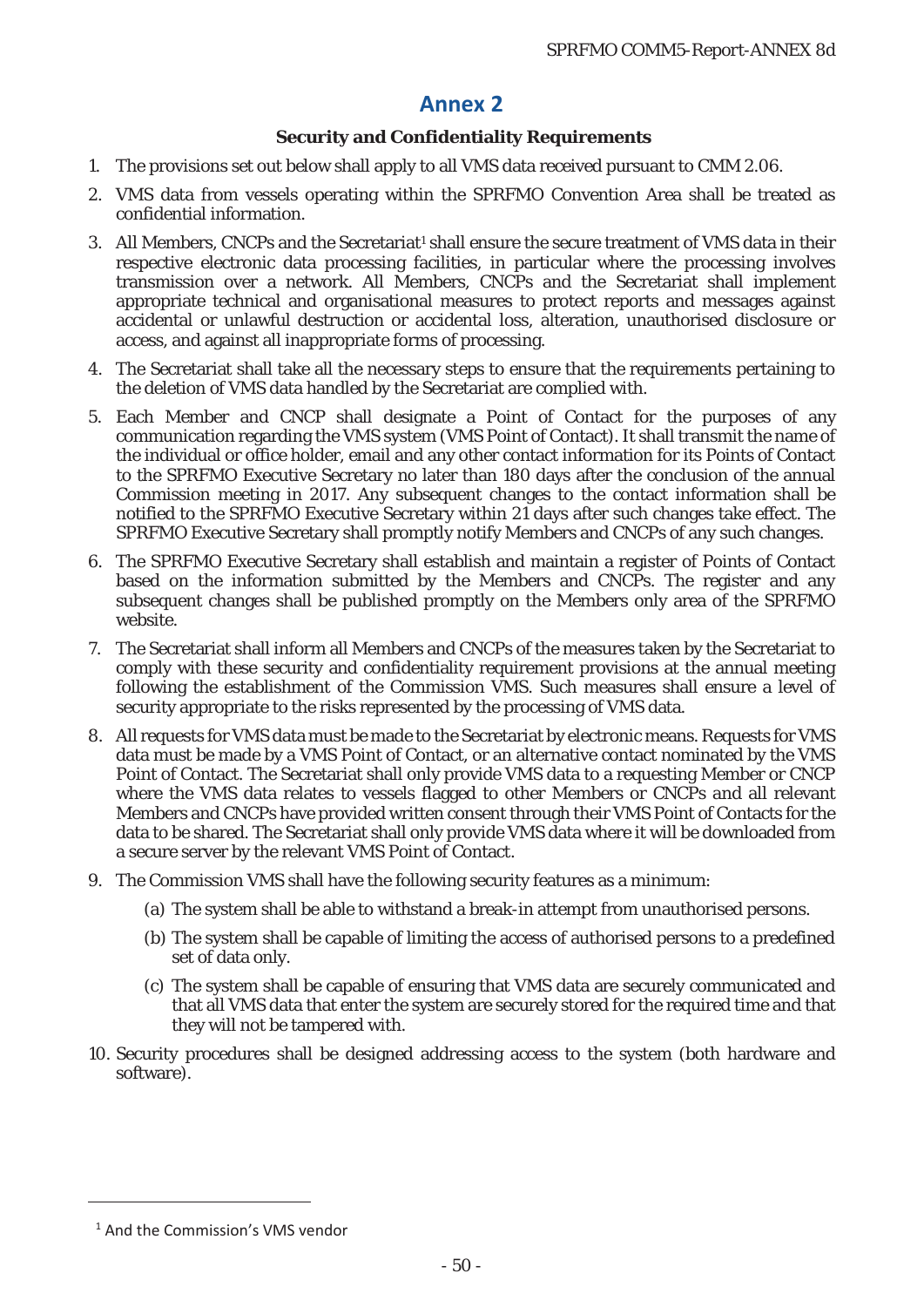- 11. The following features are the mandatory requirements for the Secretariat's staff use of the Commission VMS:
	- (a) Each user shall be assigned a unique user identification and associated password. Each time the user logs on to the system he/she has to provide the correct password. Even when successfully logged on, the user only has access to those and only those functions and data that he/she is configured to have access to.
	- (b) System security issues/events must be auditable by a third party at any time at the request of the Commission.

The Executive Secretary shall develop a process for authorising users who are not Secretariat staff, to be reviewed by the Commission at its 2018 meeting.

- 12. Submission of VMS data for the purpose of CMM 2.06 shall use cryptographic protocols to ensure secure communications.
- 13. The Secretariat shall nominate a Security System Administrator. The Security System Administrator shall review the log files generated by the software, properly maintain the system security, and restrict access to the system as deemed necessary. The Security System Administrator shall also act as a liaison between the VMS Point of Contact and the Secretariat in order to resolve security matters.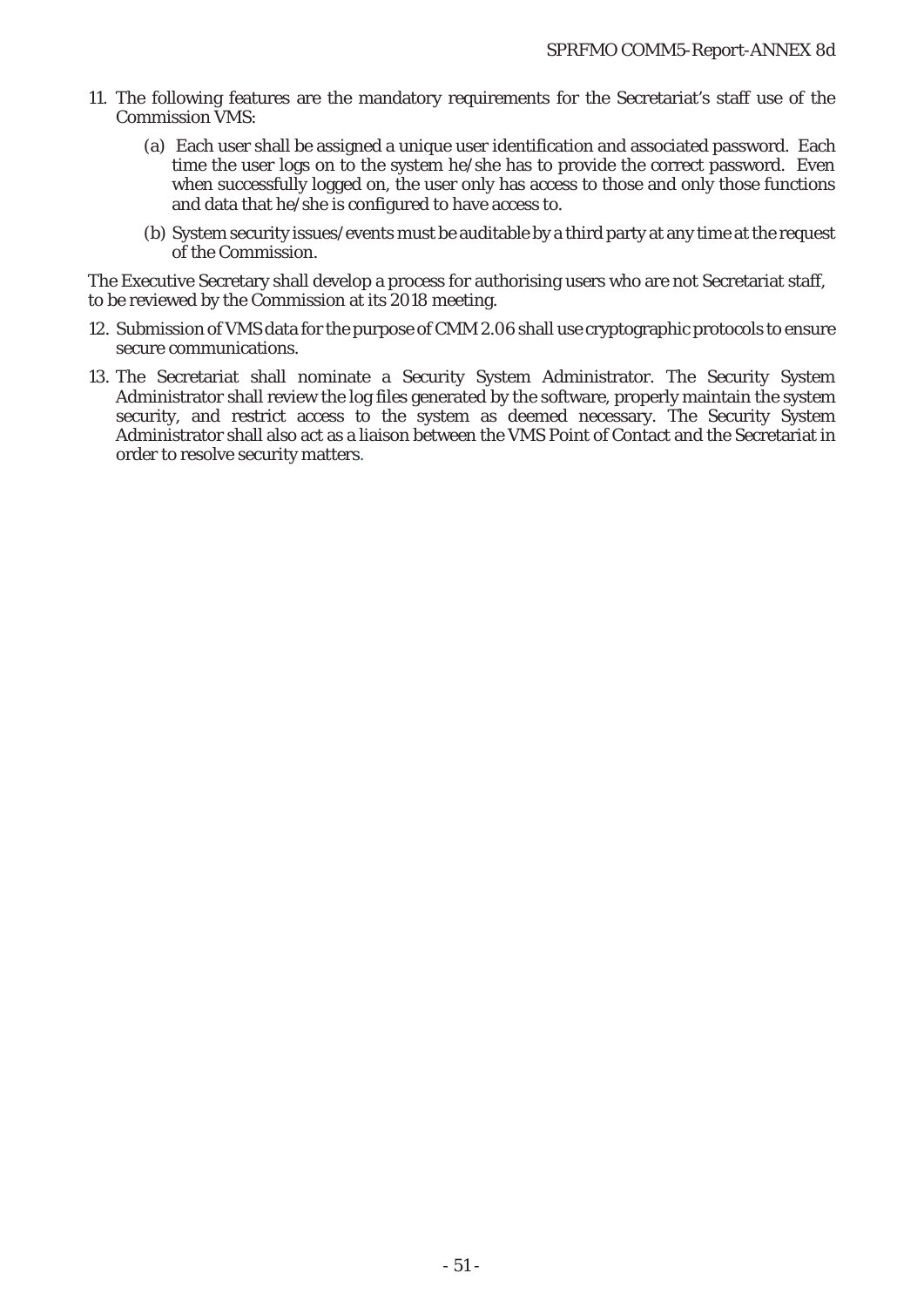## **Annex 3**

#### **SPRFMO Rules on the manual reporting in the SPRFMO Convention Area.**

- 1. In the event of non-reception of four consecutive, programmed VMS positions, and where the Secretariat has exhausted all reasonable steps<sup>2</sup> to re-establish normal automatic reception of VMS positions, the Secretariat shall notify the Member or CNCP whose flag the vessel is flying. That Member or CNCP shall then direct the vessel Master to begin manual reporting.
- 2. The manual report shall either be sent by the vessel to the Secretariat via their Fisheries Monitoring Centre (FMC) or directly to the Secretariat.
- 3. Following the receipt of a direction from a Member or CNCP in accordance with paragraph 1, the vessel Master shall ensure the vessel manually reports its position every 4 hours. If automatic reporting to the SPRFMO VMS has not been re-established within 60 days of the commencement of manual reporting that Member or CNCP shall order the vessel to cease fishing, stow all fishing gear and return immediately to port in order to undertake repairs.
- 4. The vessel may recommence fishing in the SPRFMO Convention Area only when the ALC has been confirmed as operational by the Secretariat. Four consecutive, programmed VMS positions must have been received by the Secretariat to confirm that the ALC/MTU is fully operational.
- 5. The format for manual reports to be used is as below. Vessels are encouraged to use email as the primary means of communication and shall send these messages to secretariat@sprfmo.int.
- 6. The standard format for manual position reporting in the event of ALC malfunction or failure shall be as follows:
	- (a) IMO number (if applicable)
	- (b) International Radio Call Sign
	- (c) Vessel Name

- (d) Vessel Master's name
- (e) Position Date (UTC)
- (f) Position Time (UTC)
- (g) Latitude (decimal degrees, to the nearest 0.01 degrees)
- (h) Longitude (decimal degrees, to the nearest 0.01 degrees)
- (i) Activity (Fishing/Transit/Transhipping)
- 7. Members are also encouraged to carry more than one ALC when operating in the SPRFMO Convention Area in order to avoid the need to manually report if the primary ALC fails.
- 8. The Secretariat shall publicise vessels that are reporting in accordance with this Annex in the SPRFMO Website.

<sup>2</sup> The Member or CNCP, in coordination with the Secretariat and through communication with the vessel master as appropriate, will endeavour to re-establish normal automatic reception of VMS positions. If such efforts reveal that the vessel is successfully reporting to the Member or CNCP's VMS (indicating that the vessel's ALC hardware is functional), the Secretariat, in coordination with the Member or CNCP will take additional steps to re-establish automatic reporting to the Commission VMS.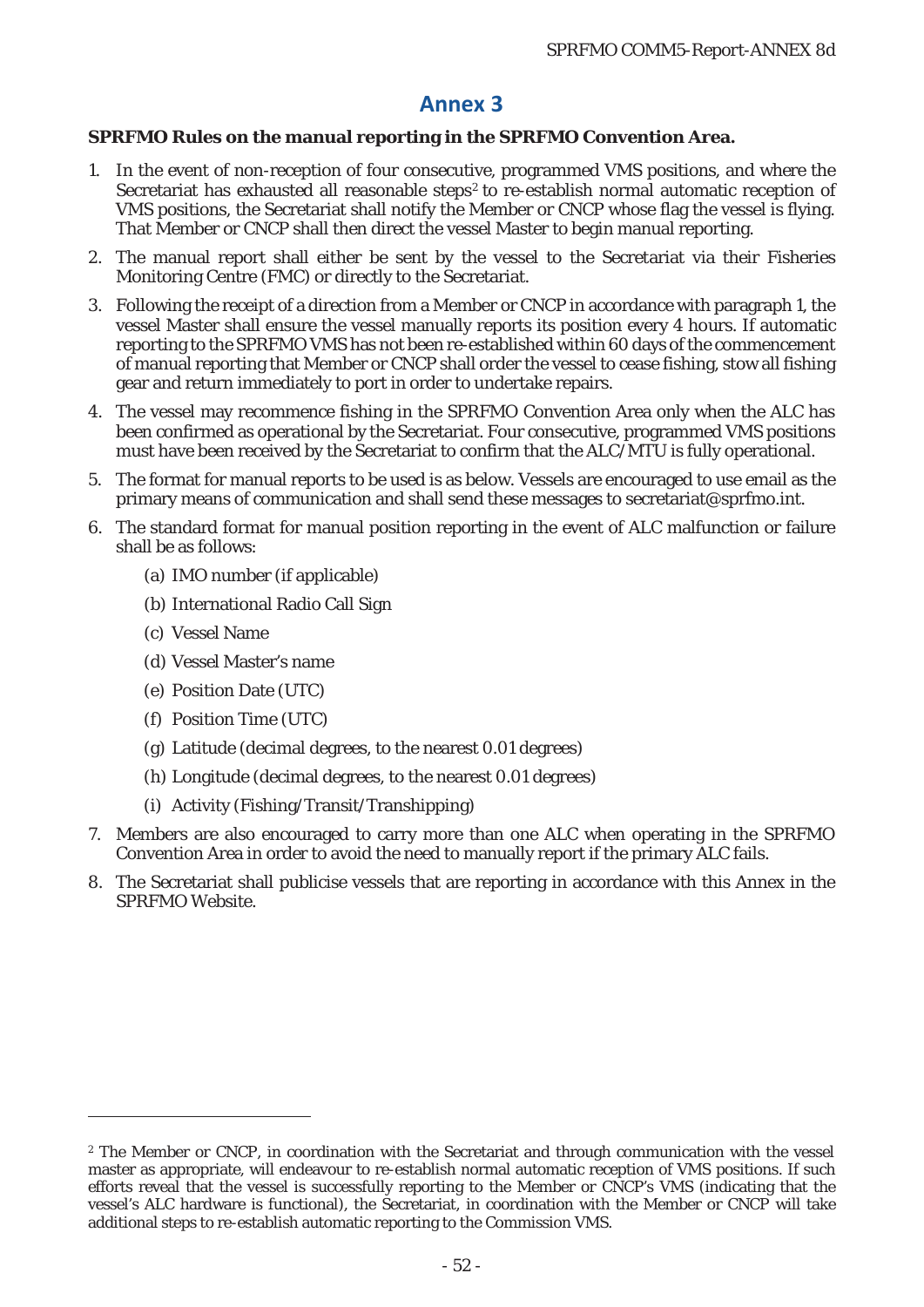

## **COMM 5 - Report - ANNEX 8e**

## Review Date for CMM 4.03 (new CMM 03-2017). Conservation and Management Measure for the Management of Bottom Fishing in the SPRFMO Convention Area

*(COMM5-Inf05)* 

The Commission agreed to extend the application of CMM 4.03 until the close of the Annual Meeting 2018.

### **Review**

27. This CMM shall apply until the close of the annual Commission meeting in 2017 2018 unless determined otherwise by the Commission. It shall be reviewed at the regular meeting of the Commission in 2017 2018. Such review shall take into account, *inter alia*, the latest advice of the Scientific Committee, including with respect to appropriate catch levels for principal target species and/or appropriate reference periods, in accordance with the objectives described in paragraph 1 of this CMM.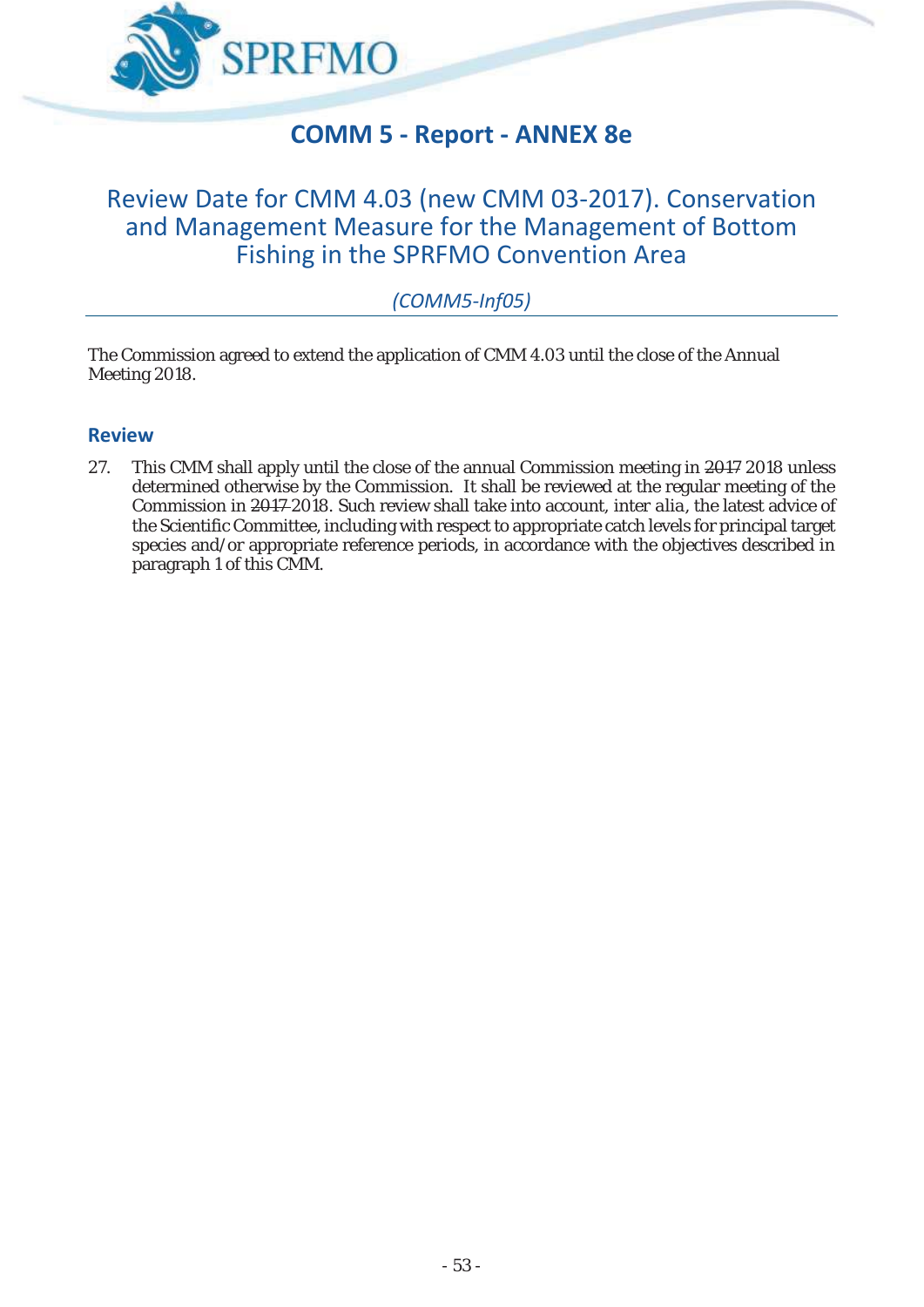

## **COMM 5 - Report - ANNEX 8f**

## CMM 4.04 (new: CMM 04-2017). Conservation and Management Measure Establishing a List of Vessels Presumed to Have Carried Out Illegal, Unreported and Unregulated Fishing activities in the SPRFMO Convention Area

## *(CTC-WP06)*

### **The Commission of the South Pacific Regional Fisheries Management Organisation**,

*RECALLING* that the FAO Council adopted on 23 June 2001 an International Plan of Action to prevent, to deter and eliminate illegal, unreported and unregulated fishing (IPOA-IUU). This plan stipulates that the identification of the vessels carrying out illegal, unreported and unregulated (IUU) activities should follow agreed procedures and be applied in an equitable, transparent and non-discriminatory way;

*CONCERNED* by the fact that IUU fishing activities in the Convention Area diminish the effectiveness of SPRFMO Conservation and Management Measures (CMMs);

*DETERMINED* to address the challenge of an increase in IUU fishing activities by way of countermeasures to be applied in respect to the vessels, without prejudice to further measures adopted in respect of flag States under the relevant SPRFMO instruments;

*NOTING* that efforts to prevent, deter and eliminate IUU fishing must be addressed in the light of all relevant international fisheries instruments and in accordance with other relevant international obligations, including the rights and obligations established under the World Trade Organization (WTO) Agreement;

*RECALLING* Article 27 of the Convention, which calls on Members to address IUU fishing activities and to establish appropriate cooperative procedures for effective monitoring, control and surveillance of fishing and to ensure compliance with the Convention;

*ADOPTS* the following CMM in accordance with Articles 8 and 20 of the Convention:

## **Definition of IUU Activities**

- 1. For the purposes of this CMM, the fishing vessels flying the flag of a non-Member, or a Member or a Cooperating non-Contracting Party (hereafter CNCP), are presumed to have carried out IUU activities in the Convention Area, inter alia, when a Member or a CNCP presents evidence that such vessels:
	- (a) engage in fishing for fishery resources and are not registered on the SPRFMO list of vessels authorised to fish in the Convention Area;
	- (b) engage in fishing for fishery resources whose flag State has exhausted or has no quotas, catch limit or effort allocation, including, if applicable, those received from another Member or CNCP under relevant SPRFMO CMMs;
	- (c) do not record and/or report their catches or catch related data made in the Convention Area, or make false reports;
	- (d) take on board, tranship or land undersized fish in a way that undermines SPRFMO CMMs;
	- (e) engage in fishing during closed fishing periods or in closed areas, without or after exhaustion of a quota or beyond a closed depth, in contravention of SPRFMO CMMs;
	- (f) use prohibited or non-compliant fishing gear in a way that undermines SPRFMO CMMs;
	- (g) tranship with, or participate in joint operations such as re-supply or re-fuelling vessels included in the IUU vessels list;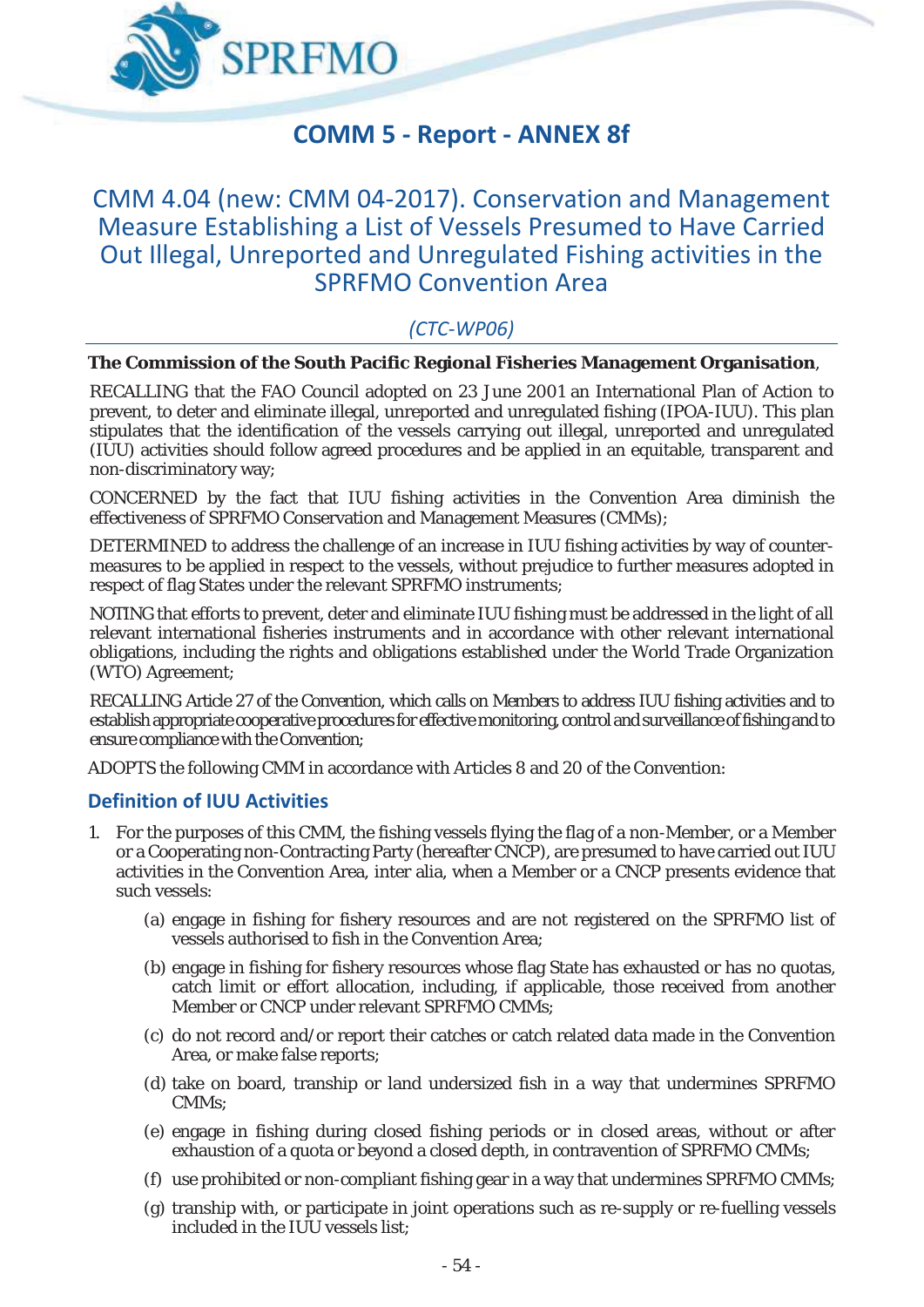- (h) are without nationality and engage in fishing for fisheries resources in the Convention Area; and/or
- (i) engage in fishing activities contrary to any other SPRFMO CMMs.

## **Information on alleged IUU activities**

2. Members and CNCPs shall transmit every year to the Executive Secretary at least 90 days before the annual meeting, their list of vessels presumed to be carrying out IUU fishing activities in the Convention Area over the past two years1 accompanied by suitably documented evidence concerning the presumption of IUU fishing activity.

This list shall be based, *inter alia,* on reports by Members and CNCPs relating to SPRFMO CMMs in force, trade information obtained on the basis of relevant trade statistics such as Food and Agriculture Organization of the United Nations (FAO) data, statistical documents and other national and international verifiable statistics, as well as any other information obtained from port States and/or gathered from the fishing grounds that is suitably documented. Information from Members and CNCPs should be provided in the SPRFMO Reporting Form of Illegal Activity (Annex I).

3. Before or at the same time as transmitting a list of presumed IUU vessels to the Executive Secretary, the Member or CNCP shall notify, either directly or through the Executive Secretary using the Reporting Form in Annex I, the relevant flag State of a vessel's inclusion on this list and provide a copy of the pertinent suitably documented information. The flag State shall promptly acknowledge receipt of the notification.

## **Draft IUU List**

- 4. On the basis of the information received pursuant to paragraph 2 and/or any other suitably documented information at his/her disposal, the SPRFMO Executive Secretary shall draw up a Draft IUU List. This list shall be drawn up in conformity with Annex II. The Secretary shall transmit it together with the current IUU List, including any inter-sessional amendments, as well as all the supporting evidence provided, to Members and CNCPs whose vessels are included on these lists at least 90 days before the annual meeting.
- 5. Members and CNCPs, shall transmit their comments, as appropriate, including evidence showing that the listed vessels have neither fished in contravention to SPRFMO CMMs, nor had the possibility of fishing for fishery resources in the Convention Area, at least 30 days before the annual meeting of SPRFMO.
- 6. The Commission shall request the flag State to notify the owner of the vessel of its inclusion in the Draft IUU List and of the consequences that may result from its inclusion being confirmed in the IUU List adopted by the Commission.

Upon receipt of the Draft IUU List, Members and CNCPs shall closely monitor these vessels included in the Draft IUU List in order to determine their activities and possible changes of name, flag and/or registered owner.

## **Provisional and current IUU List**

- 7. On the basis of the information received pursuant to paragraph 4 and 5, the Executive Secretary shall re-circulate to the Members and CNCPs two weeks in advance of the Commission meeting the Draft IUU list and the current IUU List, including any intersessional modifications to the current IUU List in the sense of paragraphs 18-20, together with all suitably documented information provided pursuant to paragraph 5.
- 8. Members and CNCPs may at any time submit to the Executive Secretary any additional information which might be relevant for the CTC to discuss the Draft IUU List. The Executive Secretary shall circulate the information to the official contacts together with all the evidence provided.

*<sup>1</sup> Beginning with the entry into force of this CMM*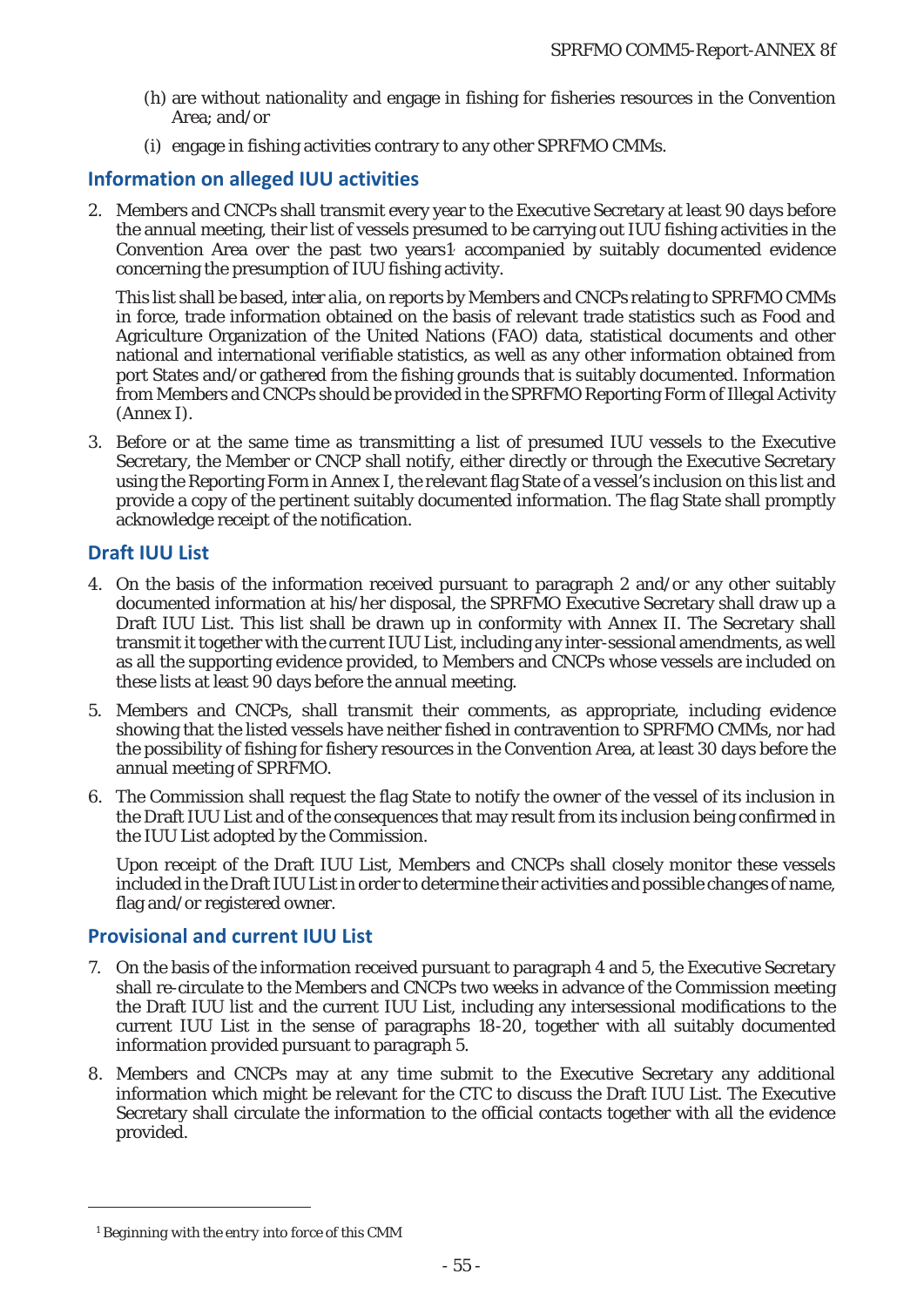- 9. The Compliance and Technical Committee of the SPRFMO (CTC) shall examine each year the Draft IUU List and current IUU List.
- 10. The CTC shall remove a vessel from the Draft IUU List if the flag State demonstrates that:
	- (a) the vessel did not take part in any IUU fishing activities described in paragraph 1, or
	- (b) effective action has been taken in response to the IUU fishing activities in question, including, *inter alia,* prosecution and/or imposition of sanctions of adequate severity. Members and CNCPs will report any actions and measures taken to promote compliance by their flagged vessels with SPRFMO CMMs.
- 11. Following this examination of the Draft and current IUU List, the CTC shall:
	- (a) Adopt a Provisional IUU List in conformity with **Annex II** following consideration of the Draft IUU List. The Provisional IUU List shall be submitted to the Commission for approval.
	- (b) Recommend to the Commission which, if any, vessels should be removed from the current IUU List adopted at the previous SPRFMO annual meeting, following consideration of that List and after assessing whether the requirements of paragraph 19 are met.

### **IUU List**

- 12. At its annual meeting the Commission shall review the Provisional IUU List, taking into account any new suitably documented information related to vessels on the Provisional IUU list, and any recommendations to amend the current IUU list made by CTC pursuant to paragraph 10 above, and adopt a new IUU list.
- 13. On adoption of the list, the Commission shall request Members, CNCPs and non-Members, whose vessels appear on the IUU List:
	- to notify the owner of the vessel identified on the IUU List of its inclusion on the List and the consequences which result from being included on the List, as referred to in paragraph 13;
	- to take all the necessary measures to eliminate these IUU fishing activities, including if necessary, the withdrawal of the registration or of the fishing licenses of these vessels, and to inform the Commission of the measures taken in this respect.
- 14. Members and CNCPs shall take all necessary non-discriminatory measures, under their applicable legislation and international law:
	- to remove or withdraw any fishing authorisations for fisheries resources under the competence of SPRFMO granted to vessels on the IUU List and not to grant fishing licenses, permits or licenses to those vessels;
	- so that the fishing vessels, support vessels, refueling vessels, the mother-ships and the cargo vessels flying their flag do not assist in any way, engage in fishing processing operations or participate in any transhipment or joint fishing operations with vessels included on the IUU Vessels List;
	- so that vessels on the IUU List are not authorised to land, tranship, re-fuel, re-supply, or engage in other commercial transactions in their ports, except in case of *force majeure*;
	- to prohibit the entry into their ports of vessels included on the IUU List, except in case of *force majeure*;
	- to prohibit the chartering of a vessel included on the IUU List;
	- to refuse to grant their flag to vessels included in the IUU List, except if the vessel has changed owner and the new owner has provided sufficient evidence demonstrating the previous owner or operator has no further legal, beneficial or financial interest in, or control of, the vessel, or having taken into account all relevant facts, the flag Member or CNCP determines that granting the vessel its flag will not result in IUU fishing;
	- to prohibit the imports, or landing and/or transhipment, of species covered by the Convention from vessels included in the IUU List;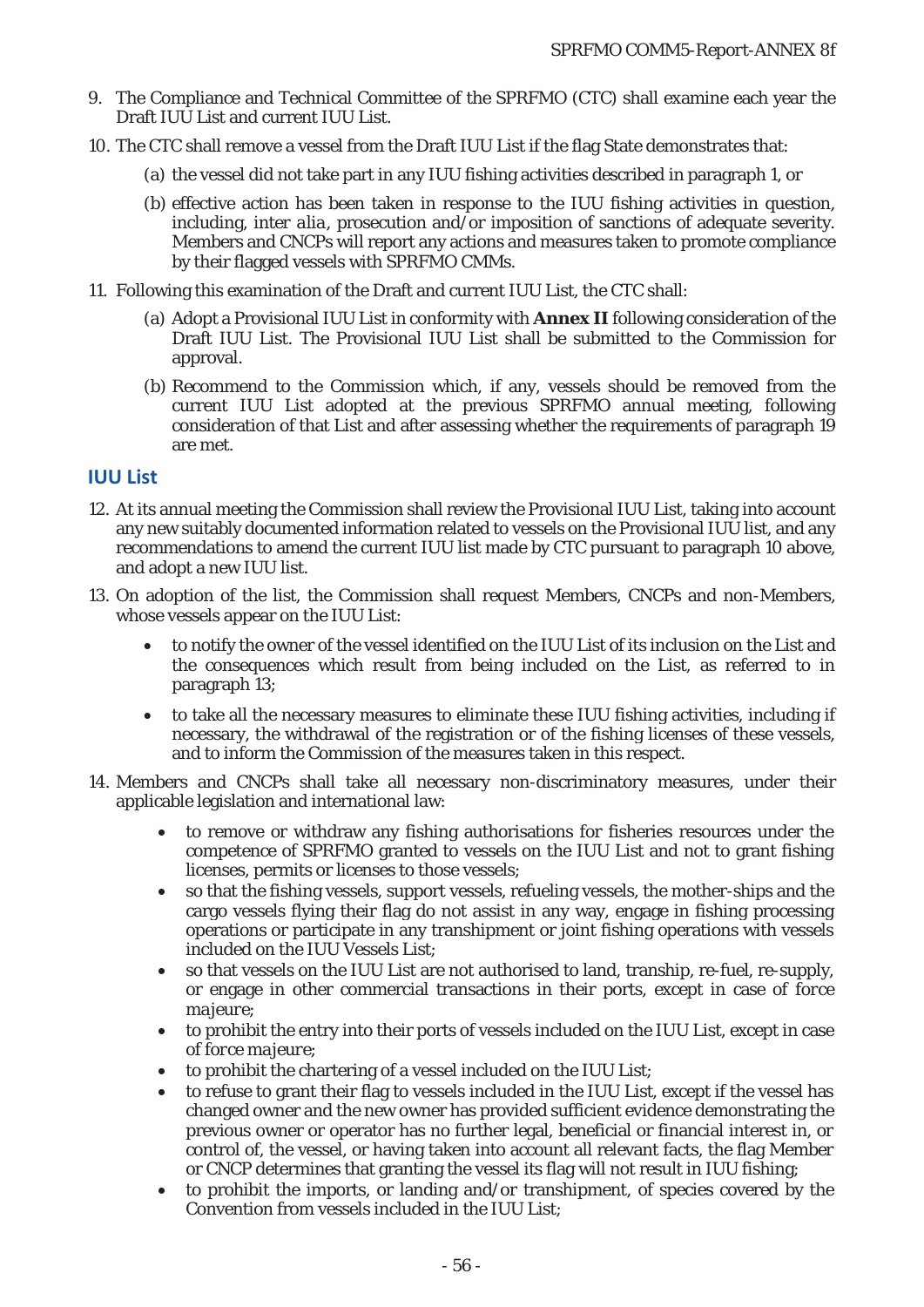- to encourage the importers, transporters and other sectors concerned, to refrain from transaction, transhipment and processing of species covered by the Convention caught by vessels included in the IUU List;
- to collect and exchange with other Members and CNCPs any appropriate information with the aim of searching for, controlling and preventing false import/export certificates regarding species covered by the Convention from vessels included in the IUU List.
- 15. The Executive Secretary will take any necessary measure to ensure publicity of the IUU List adopted by SPRFMO, in a manner consistent with any applicable confidentiality requirements, and through electronic means, by placing it on the SPRFMO web site. Furthermore, the Executive Secretary will transmit the IUU List to the FAO and to appropriate regional fisheries organisations for the purposes of enhanced co-operation between SPRFMO and these organisations in order to prevent, deter and eliminate IUU fishing.
- 16. Upon receipt of the final IUU vessel list established by another Regional Fisheries Management Organisation (RFMO), and any other information regarding the list, including its modification, the Executive Secretary shall circulate it to the Members and CNCPs and shall place it on the SPRFMO web site.
- 17. Measures referred to in paragraph 13 shall apply *mutatis mutandis* to fishing vessels included in the final IUU list established by another RFMO and operating in the SPRFMO Convention Area.
- 18. Without prejudice to the rights of flag States and coastal States to take proper action consistent with international law, including applicable WTO obligations, Members and CNCPs shall not take any unilateral trade measures or other sanctions against vessels provisionally included in the Draft and Provisional IUU List, pursuant to paragraph 4 and 10, or which have been already removed from the IUU List, pursuant to paragraph 11 or paragraphs 18-20, on the grounds that such vessels are involved in IUU fishing activities.

## **Modification of the IUU List**

- 19. A Member, CNCP or non-Member whose vessel appears on the IUU List may request the removal of this vessel from the list during the intersessional period by providing to the Executive Secretary suitably documented information demonstrating that:
	- it has adopted measures so that this vessel conforms with SPRFMO CMMs; and
	- it is and will continue to assume effectively its responsibilities with respect to this vessel in particular as regards the monitoring and control of the fishing activities executed by this vessel in the SPRFMO Convention Area; and
	- it has taken effective action in response to the IUU fishing activities in question including prosecution and/or imposition of sanctions of adequate severity; and/or
	- the vessel has changed ownership and that the new owner can establish the previous owner no longer has any legal, financial or real interests in the vessel or exercises control over it and that the new owner has not participated in IUU fishing.
- 20. On the basis of the information received in accordance with paragraph 18, the SPRFMO Executive Secretary will transmit electronically the removal request, with all the supporting information to the official contacts of each member within 15 days following the notification of the removal request. The intersessional decision on the request to remove the vessel shall be made electronically in accordance with Rule 7, paragraphs 8 to 11 of the Rules of Procedure. In the event that a member objects to the removal request, the decision will be taken at the subsequent annual meeting of the Commission.
- 21. The Executive Secretary will communicate the result of the decision to all Members and CNCPs.
- 22. The Executive Secretary will take the necessary measures to remove the vessel concerned from the IUU List, as published on the SPRFMO web site. Moreover, the Executive Secretary will forward the decision of removal of the vessel to the FAO and appropriate regional fisheries organisations.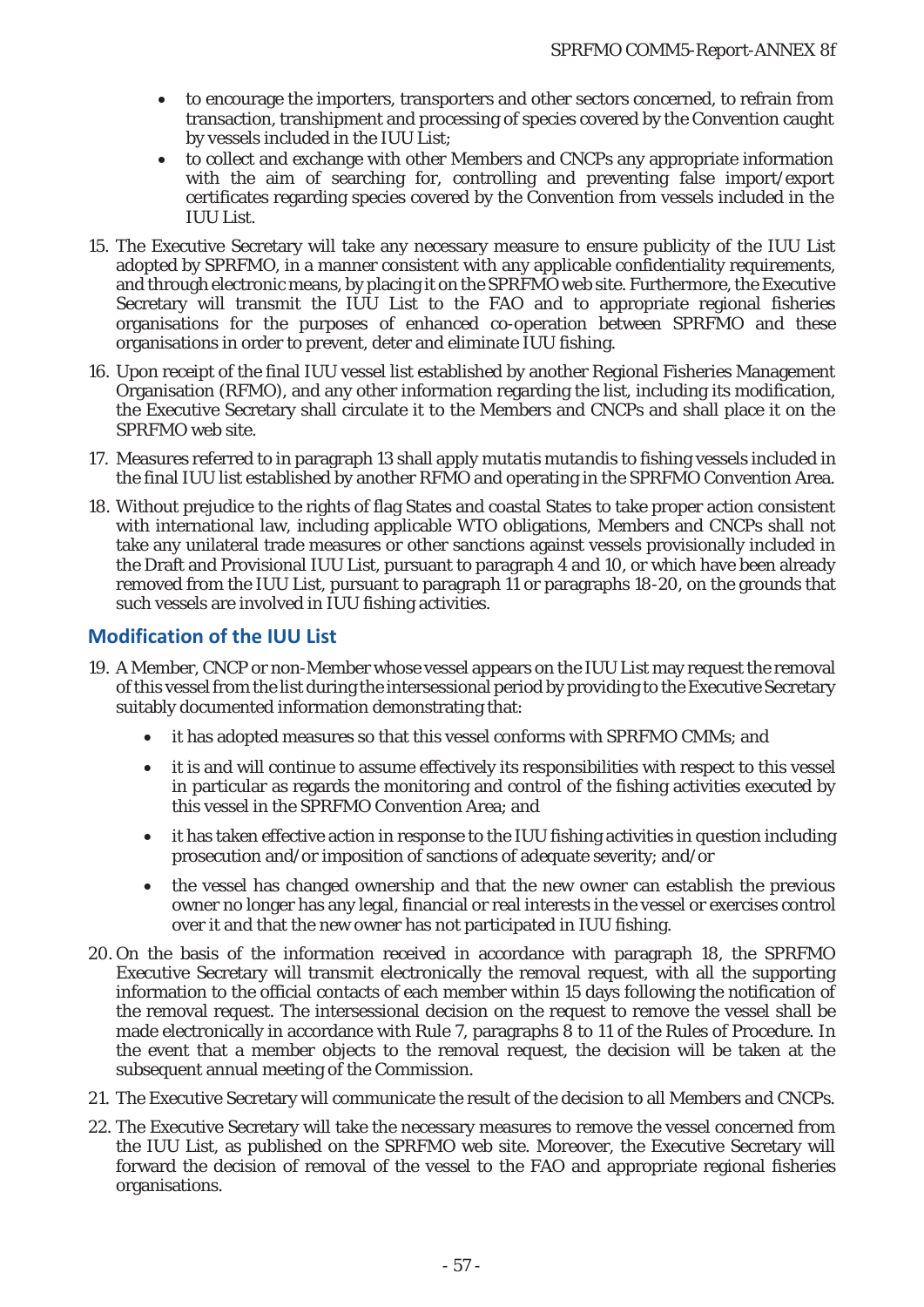## **Information indicating a change of circumstances of vessels appearing on the current IUU list**

23. A Member or CNCP with information indicating a change of name and/or an International Radio Call Sign (IRCS) of a vessel appearing on the SPRFMO IUU List shall, as soon as practicable, transmit such information to the Executive Secretary. The Executive Secretary shall communicate such information to all Members and CNCPs and, after verification<sup>2</sup>, update the current IUU list on the SPRFMO website to reflect such information.

*NOTE by Secretariat: The annexes remained unchanged and therefore are not reproduced here (refer to CMM 04-2017):* 

**ANNEX I.** SPRFMO Reporting Form for Illegal Activity **ANNEX II.** Information to be included in all IUU Lists (Draft, Provisional and Final)

*<sup>2</sup> If the Secretariat, after reasonable efforts, is unable to verify the information submitted by the Member or CNCP the vessel name or identifying number will not be updated.*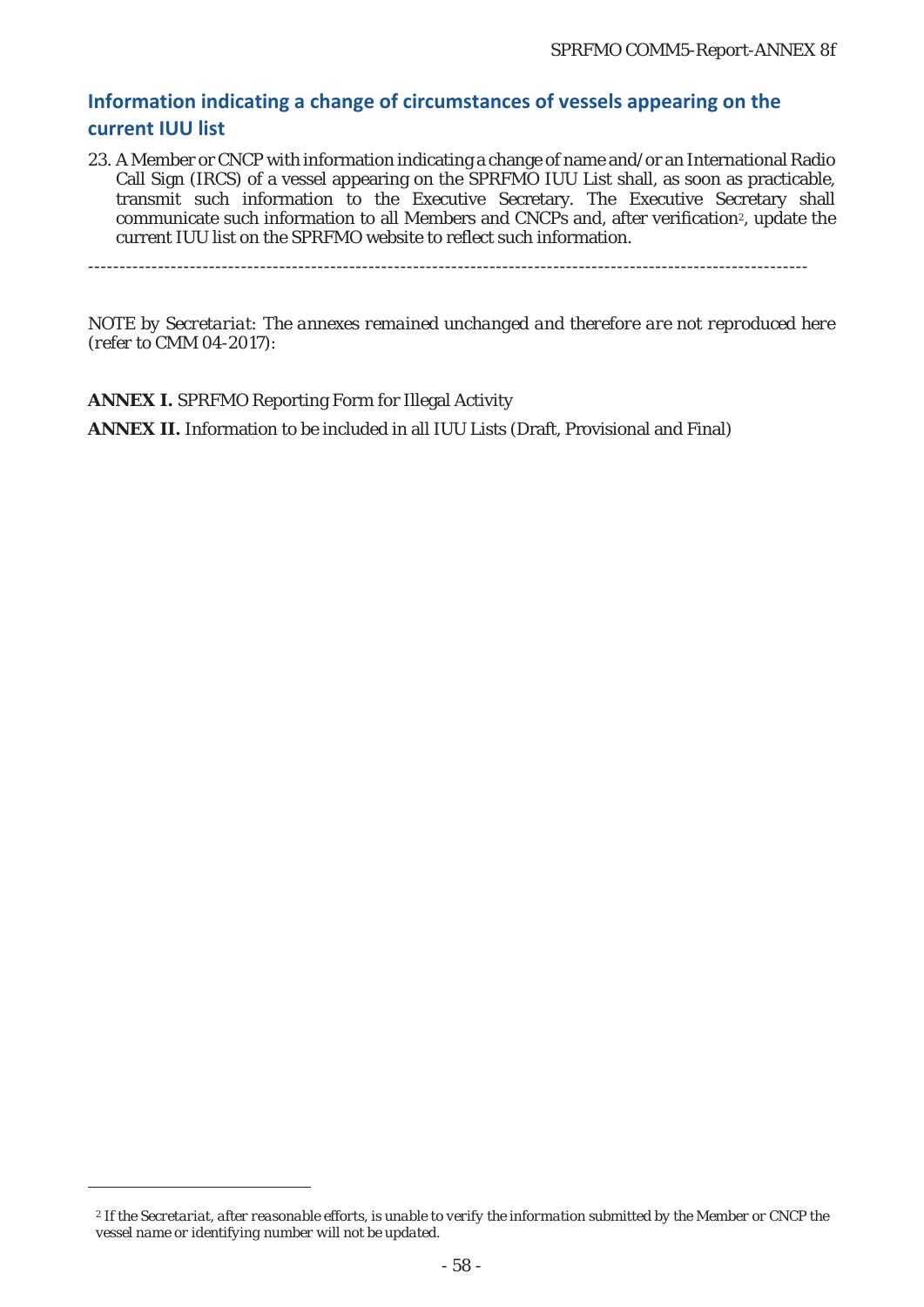

# **COMM 5 - Report - ANNEX 8g**

## CMM 3.05 (new: CMM 12-2017). Conservation and Management Measure for the Regulation of Transhipment and Other Transfer **Activities**

## *(COMM5-WP01-Rev2)*

### **The Commission of the South Pacific Regional Fisheries Management Organisation;**

*RECALLING that* Article 1(1)(o) of the Convention defines "transhipment" as the unloading of all or any of the fishery resources or fishery resource products derived from fishing in the Convention Area on board a fishing vessel to another fishing vessel either at sea or in port;

*RECOGNISING* that transhipment at sea is a common global practice, but that unregulated and unreported transhipment of catches of fishery resources, in particular on the high seas, contributes to distorted reporting of catches of such stocks and supports illegal, unreported and unregulated (IUU) fishing in the Convention Area;

*RECOGNISING* the importance of adequately regulating, monitoring and controlling transhipment at sea to contribute to combating IUU fishing activities, and that States should take all necessary measures to ensure that vessels flying their flag do not engage in transhipment of fish caught by fishing vessels engaged in IUU fishing through adequate regulation, monitoring and control of such transhipment of fish;

*NOTING* that Article 18 (3)(f) and (h) of the *Agreement for the Implementation of the Provisions of the United Nations Convention on the Law of the Sea of 10 December 1982 relating to the Conservation and Management of Straddling Fish Stocks and Highly Migratory Fish Stocks* requires flag States to adopt measures to regulate transhipment on the high seas to ensure that the effectiveness of conservation and management measures is not undermined, and port States to adopt regulations to prohibit landings and transhipments where the catch has been taken in a manner which undermines the effectiveness of regional conservation and management measures on the high seas;

*RECALLING* Articles 25(1)(d), 26(2)(a) and 27(1)(c) of the Convention, which prescribe, *inter alia*, that Members of the Commission shall take all necessary measures to ensure that fishing vessels flying its flag land or tranship fishery resources caught in the Convention Area in accordance with standards and procedures adopted by the Commission;

*ADOPTS* the following Conservation and Management Measure (CMM) in accordance with Article 8 of the Convention:

### **GENERAL PROVISIONS FOR ALL VESSELS ENGAGED IN FISHING IN THE CONVENTION AREA**

- 1. For the purposes of this CMM, "competent authorities" means the authorities of the Member or CNCP under whose flag the vessel is operating.
- 2. Transhipments at sea and in port shall only be undertaken between vessels included in the Commission Record of Vessels.
- 3. At sea transfer of fuel, crew, gear or any other supplies between two vessels in the Convention Area shall only be undertaken between vessels included in the Commission Record of Vessels.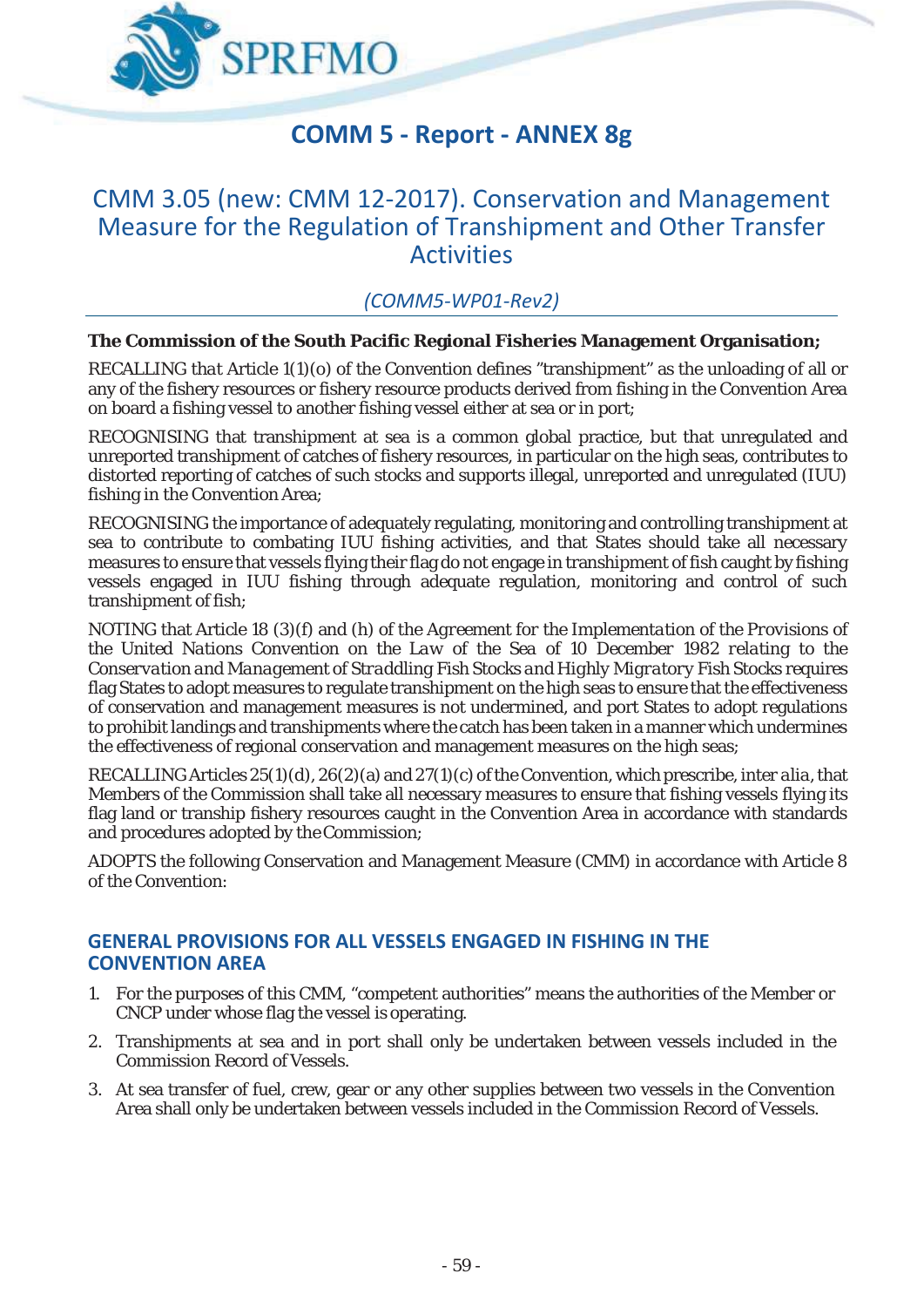### **TRANSHIPMENTS OF** *TRACHURUS MURPHYI* **AND DEMERSAL SPECIES CAUGHT IN THE CONVENTION AREA**

- 4. The competent authorities of the receiving fishing vessel (carrier vessel) shall notify the Secretariat, at least 7 days in advance, of a 14 day period during which transhipments of Trachurus murphyi or demersal species caught in the Convention Area, regardless of where the transhipment takes place, are scheduled to occur. The receiving vessel notification shall include the relevant information available regarding the transhipment operation, including the estimated date and time, anticipated location, fishery, and information about the vessels intending to tranship, in accordance with Annex A as much as practicable. The competent authorities of both the unloading and receiving vessels shall notify the Secretariat of an intention to tranship at least 12 hours before the estimated time of such activity. The notification shall include the estimated date and time, anticipated location, fishery, and information about the vessels intending to tranship, in accordance with Annex A. The competent authorities may authorise the vessel operator to provide notification directly to the Secretariat. The Secretariat shall make this information available on the Members' section of the Commission website as soon as possible.
- 5. If, in accordance with the applicable CMMs an observer1 is on board the unloading or receiving vessel, the observer shall monitor the transhipment activities.
- 6. An observer monitoring transhipment under paragraph 5 shall complete a transhipment logsheet, as set out in Annex B, to verify the quantity and species of the fishery resources being transhipped, and shall provide a copy of the logsheet to the competent authorities of the observed vessel. The competent authorities of the observed vessel shall submit the observer data of the transhipment logsheet to the Secretariat, no later than 15 days from debarkation of the observer.
- 7. For the purpose of verifying the quantity and species of the fishery resources being transhipped, and in order to ensure that proper verification can occur, the observer on board shall have full access to the observed vessel, including crew, gear, equipment, records2 and fish holds.
- 8. The competent authorities of the unloading fishing vessel and the receiving fishing vessel shall notify all the operational details to the Secretariat, as specified in Annex C, no later than 7 days after the transhipment is carried out. The competent authorities may authorise the vessel operator to provide this information directly to the Secretariat by email; should the Secretariat require any clarification; those requests shall be directed to the competent authorities of the relevant vessel. The Secretariat shall make a summary of this information available on the Members' section of the Commission website.

### **REVIEW**

- 9. This CMM shall enter into force 30 days after the conclusion of the annual Commission meeting in 2016.
- 10. This CMM shall be reviewed at the regular meeting of the Commission in 2018. Such review shall take into account, inter alia, the latest advice of the Compliance and Technical Committee with respect to the effectiveness of this CMM in providing the Commission with information about transhipments and other transfer activities and supporting monitoring, control, and surveillance activities; appropriate levels of observer coverage; and the scope of this CMM.

*<sup>1</sup> Until such time as the Commission implements an observer programme, the term "observer" means a suitably qualified person with training in specialised sampling techniques and environmental observations who has been designated as a fisheries observer under a Member´s or CNCP's observer programme.* 

*<sup>2</sup> This includes electronic records.*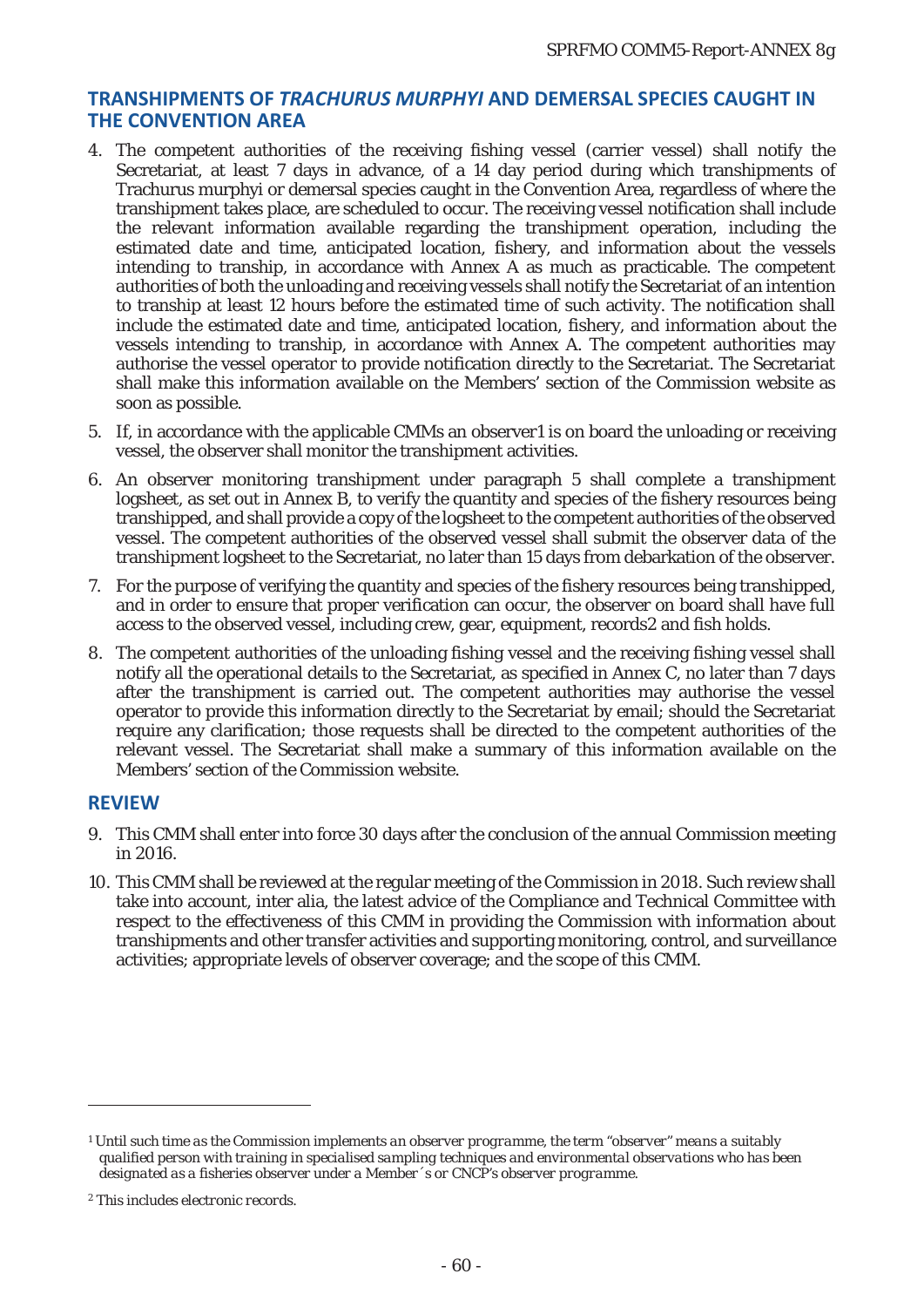

# **COMM 5 - Report - ANNEX 8h**

## CMM 2.07 (new: CMM 07-2017). Conservation and Management Measure on Minimum Standards of Inspection in Port

*(CTC4-WP01-Rev4)* 

#### **The Commission of the South Pacific Regional Fisheries Management Organisation;**

*DEEPLY CONCERNED* about illegal, unreported and unregulated fishing in the SPRFMO Area and its detrimental effect upon fish stocks, marine ecosystems and the livelihoods of legitimate fishers in particular in developing States;

*CONSCIOUS* of the role of the port State in the adoption of effective measures to promote the sustainable use and the long-term conservation of living marine resources;

*RECOGNISING* that measures to combat illegal, unreported and unregulated fishing should build on the primary responsibility of flag States and use all available jurisdiction in accordance with international law, including port State measures, coastal State measures, market related measures and measures to ensure that nationals do not support or engage in illegal, unreported and unregulated fishing;

*RECOGNISING* that port State measures provide a powerful and cost-effective means of preventing, deterring and eliminating illegal, unreported and unregulated fishing;

*AWARE OF* the need for increasing coordination at the regional and interregional levels to combat illegal, unreported and unregulated fishing through port State measures;

*BEARING IN MIND* that, in the exercise of their sovereignty over ports located in their territory, Member and Cooperating Non-Contracting Parties (CNCPs) may adopt more stringent measures, in accordance with international law;

*RECALLING* the relevant provisions of the United Nations Convention on the Law of the Sea of 10 December 1982;

*RECALLING* the Agreement for the Implementation of the Provisions of the United Nations Convention on the Law of the Sea of 10 December 1982 relating to the Conservation and Management of Straddling Fish Stocks and Highly Migratory Fish Stocks of 4 December 1995, the Agreement to Promote Compliance with International Conservation and Management Measures by Fishing Vessels on the High Seas of 24 November 1993 and the 1995 FAO Code of Conduct for Responsible Fisheries;

*RECALLING* Article 27 of the SPRFMO Convention, which calls on Members to address IUU fishing activities and to establish appropriate cooperative procedures for effective monitoring, control and surveillance of fishing and to ensure compliance with the Convention;

**BEARING IN MIND** Article 12 of the FAO Agreement on Port States Measure and the need to take into account the specifics of the fleets operating in the SPRFMO Convention, the number of catches, the frequency and mode of port landings, and the status of the stocks, amongst others, in order to determine the level of port inspections sufficient to achieve the objective of preventing, deterring and eliminating IUU fishing;

*ADOPTS* the following Conservation and Management Measure (CMM) in accordance with Articles 8 and 20 of the Convention: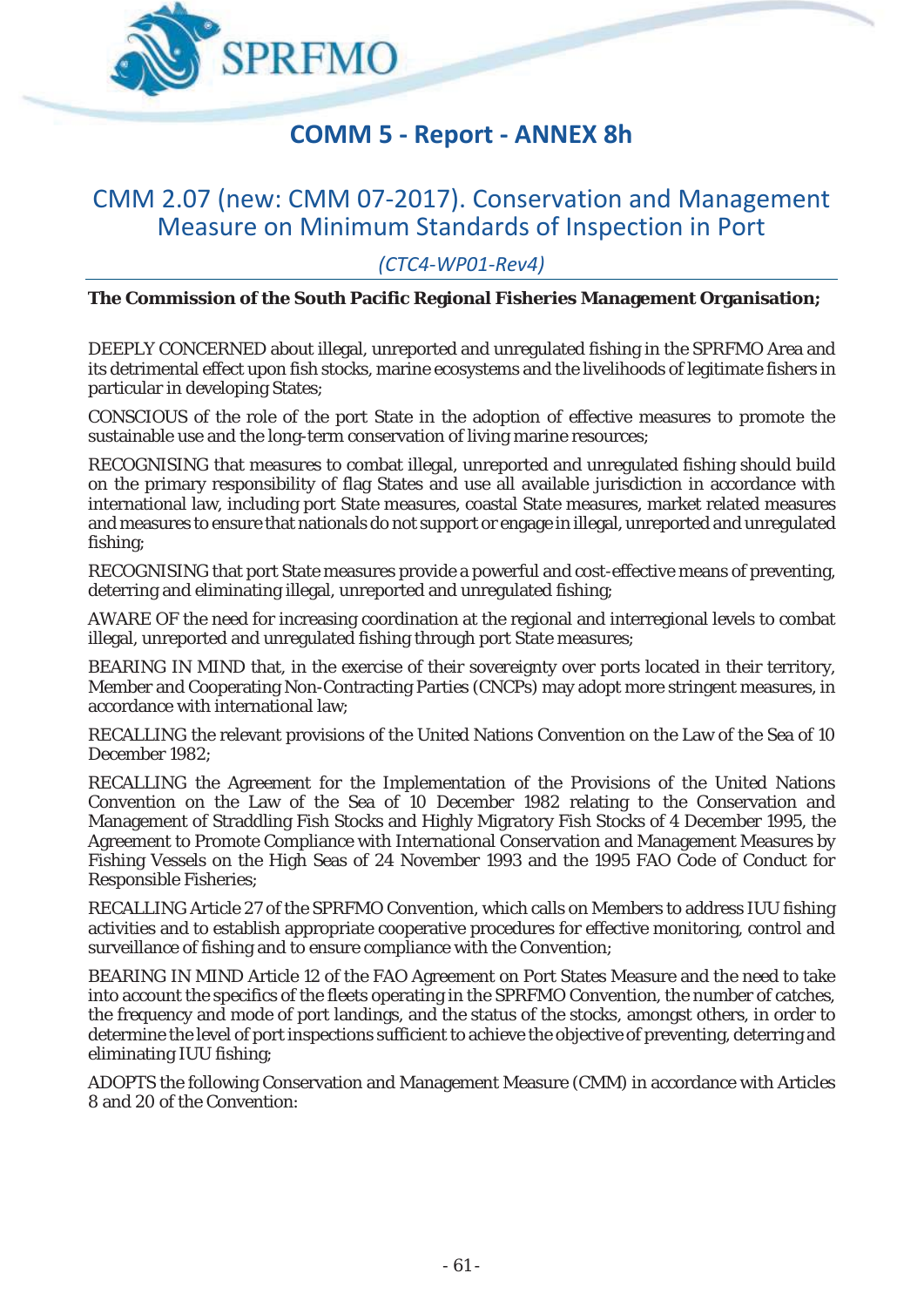## **Scope**

- 1. With a view to monitor compliance with SPRFMO CMMs, each Member and Cooperating Non-Contracting Party (CNCP), in its capacity as a port State, shall apply this CMM for an effective scheme of port inspections in respect of foreign fishing vessels carrying SPRFMO-managed species caught in the SPRFMO Convention Area and/or fish products originating from such species that have not been previously landed or transhipped at port, or at sea following the applicable SPRFMO procedures, hereinafter referred to as "foreign fishing vessels".
- 2. Without prejudice to specifically applicable provisions of other SPRFMO CMMs, and except as otherwise provided in this CMM, this CMM shall apply to all foreign fishing vessels.
- 3. Each Member and CNCP may, in its capacity as a port State, decide not to apply this CMM to:
	- (a) foreign fishing vessels chartered by its nationals operating under its authority. Chartered fishing vessels shall be subject to measures by the port State which are as effective as measures applied in relation to vessels entitled to fly its flag.
	- (b) vessels of a neighboring State that are engaged in artisanal fishing for subsistence, provided that the port State and the flag State cooperate to ensure that such vessels do not engage in IUU fishing or fishing related activities in support of such fishing.
	- (c) container vessels that are not carrying fish or, if carrying fish, only fish that have been previously landed, provided that there are no clear grounds for suspecting that such vessels have engaged in fishing related activities in support of IUU fishing.
- 4. Members and CNCPs shall take necessary action to inform fishing vessels entitled to fly their flag of this and other relevant SPRFMO CMMs.

## **Points Of Contact**

- 5. Each Member and CNCP shall designate a point of contact for the purposes of receiving notifications pursuant to paragraph 11. Each Member and CNCP shall designate a point of contact for the purpose of receiving inspection reports pursuant to paragraph 24(b) of this CMM. It shall transmit the name and contact information for its points of contact to the SPRFMO Executive Secretary no later than 30 days following the entry into force of this CMM. Any subsequent changes shall be notified to the SPRFMO Executive Secretary at least 14 days before such changes take effect. The SPRFMO Executive Secretary shall promptly notify Members and CNCPs of any such change.
- 6. The SPRFMO Executive Secretary shall establish and maintain a register of points of contact based on the lists submitted by the Members and CNCPs. The register and any subsequent changes shall be published promptly on the SPRFMO website.

## **Designated Ports**

- 7. Each Member and CNCP shall designate its ports to which foreign fishing vessels may request entry pursuant to this CMM.
- 8. Each Member and CNCP shall, to the greatest extent possible, ensure that it has sufficient capacity to conduct inspections in every designated port pursuant to this CMM.
- 9. Each Member and CNCP shall provide to the SPRFMO Executive Secretary within 30 days from the date of entry into force of this CMM list of designated ports. Any subsequent changes to this list shall be notified to the SPRFMO Executive Secretary at least 30 days before the change takes effect.
- 10. The SPRFMO Executive Secretary shall establish and maintain a register of designated ports based on the lists submitted by the port Members and CNCPs. The register and any subsequent change shall be published promptly on the SPRFMO website.

## **Prior Notification**

11. Each Member and CNCP, in its capacity as a port State shall, except as provided for under paragraph 12 of this CMM, require foreign fishing vessels seeking to use its ports for the purpose of landing and/or transhipment to submit the information in the Port Call Request Template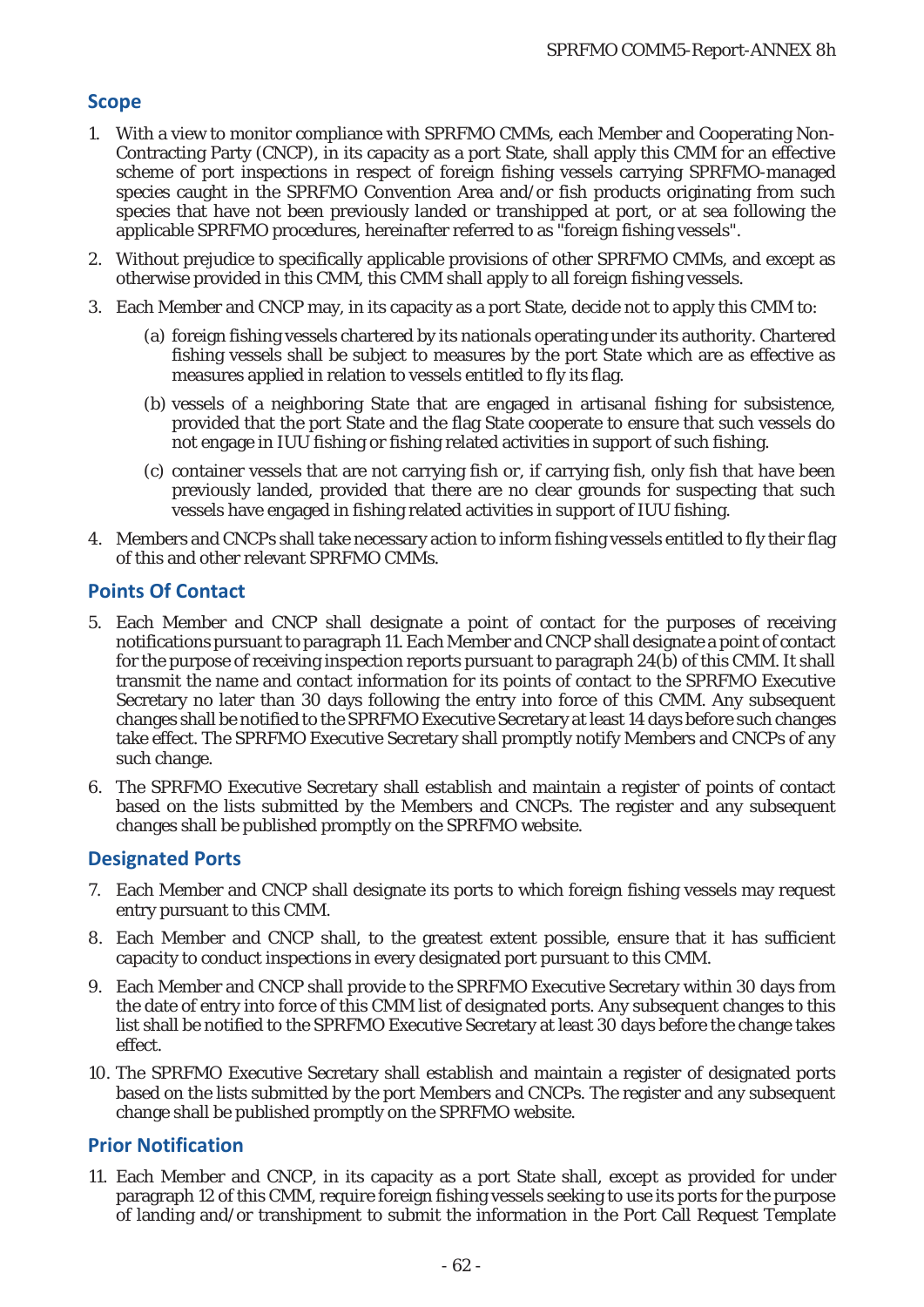located in Annex I to its point of contact identified in paragraph 5, at least 48 hours before the estimated time of arrival at the port Each Member and CNCP, in its capacity as a port State may also request additional information as it may require to determine whether the vessel has engaged in IUU fishing, or related activities.

- 12. Each Member and CNCP, in its capacity as a port State may prescribe a longer or shorter notification period than specified in paragraph 11, taking into account, *inter alia*, the type of fishery product, the distance between the fishing grounds and its ports. In such a case, the port State shall inform the SPRFMO Executive Secretary, who shall publish the information promptly on the SPRFMO website.
- 13. After receiving the relevant information pursuant to paragraph 11, as well as such other information as it may require to determine whether the foreign fishing vessel requesting entry into its port has engaged in IUU fishing, the Member or CNCP, in its capacity as a port State shall decide whether to authorise or deny the entry of the vessel into its port. In case the port State decides to authorise the entry of the vessel into its port, the following provisions on port inspection shall apply. Where a vessel has been denied entry, the port State shall report this to the Members and CNCPs.

### **Port Inspections**

- 14. Inspections shall be carried out by the competent authority of the port Members and CNCPs.
- 15. Each year Members and CNCPs shall inspect at least 5% of landing and transhipment operations in their designated ports as are made by foreign fishing vessels.
- 16. Port Members and CNCPs shall, in accordance with their domestic law, inspect foreign fishing when:
	- (a) there is a request from other Members and CNCPs or relevant regional fisheries management organisations that a particular vessel be inspected, particularly where such requests are supported by evidence of IUU fishing by the vessel in question, and there are clear grounds for suspecting that a vessel has engaged in IUU fishing;
	- (b) a vessel has failed to provide complete information as required in paragraph 11;
	- (c) the vessel has been denied entry or use of a port in accordance with this or other RFMO's provisions.
- 17. Consistent with CMM 4.04 (IUU List;2016), except for the purposes of inspection, enforcement action or emergency, port Members and CNCPs shall take all necessary measures, subject to, and in accordance with, their applicable laws and regulations and international law, to deny port access to fishing vessels included in the list of SPRFMO IUU vessels.

### **Inspection Procedure**

- 18. Each Member and CNCP shall ensure that as a minimum standard its inspectors carry out the functions set forth in the Port State Inspection Standards in Annex II.
- 19. Each inspector shall carry a document of identity issued by Members and CNCPs, in their quality of port States. In accordance with domestic laws, port States inspectors may examine all relevant areas, decks and rooms of the fishing vessel, catches processed or otherwise, nets or other fishing gears, equipment both technical and electronic, records of transmissions and any relevant documents, including fishing logbooks, cargo manifests and mate's receipts and landing declarations in case of transhipment, which they deem necessary to ensure compliance with the SPRFMO CMMs. They may take copies of any documents considered relevant, and they may also question the master and any other person on the vessel being inspected.
- 20. Inspections shall involve the monitoring of the landing or transhipment and include a crosscheck between the quantities by species notified in the prior notification message in paragraph 11 above and held on board. Inspections shall be carried out in such a way that the fishing vessel suffers the minimum interference and inconvenience, and that degradation of the quality of the catch is avoided to the extent practicable.
- 21. On completion of the inspection, the port State inspector shall provide the master of the foreign fishing vessel with the inspection report containing the findings of the inspection, to be signed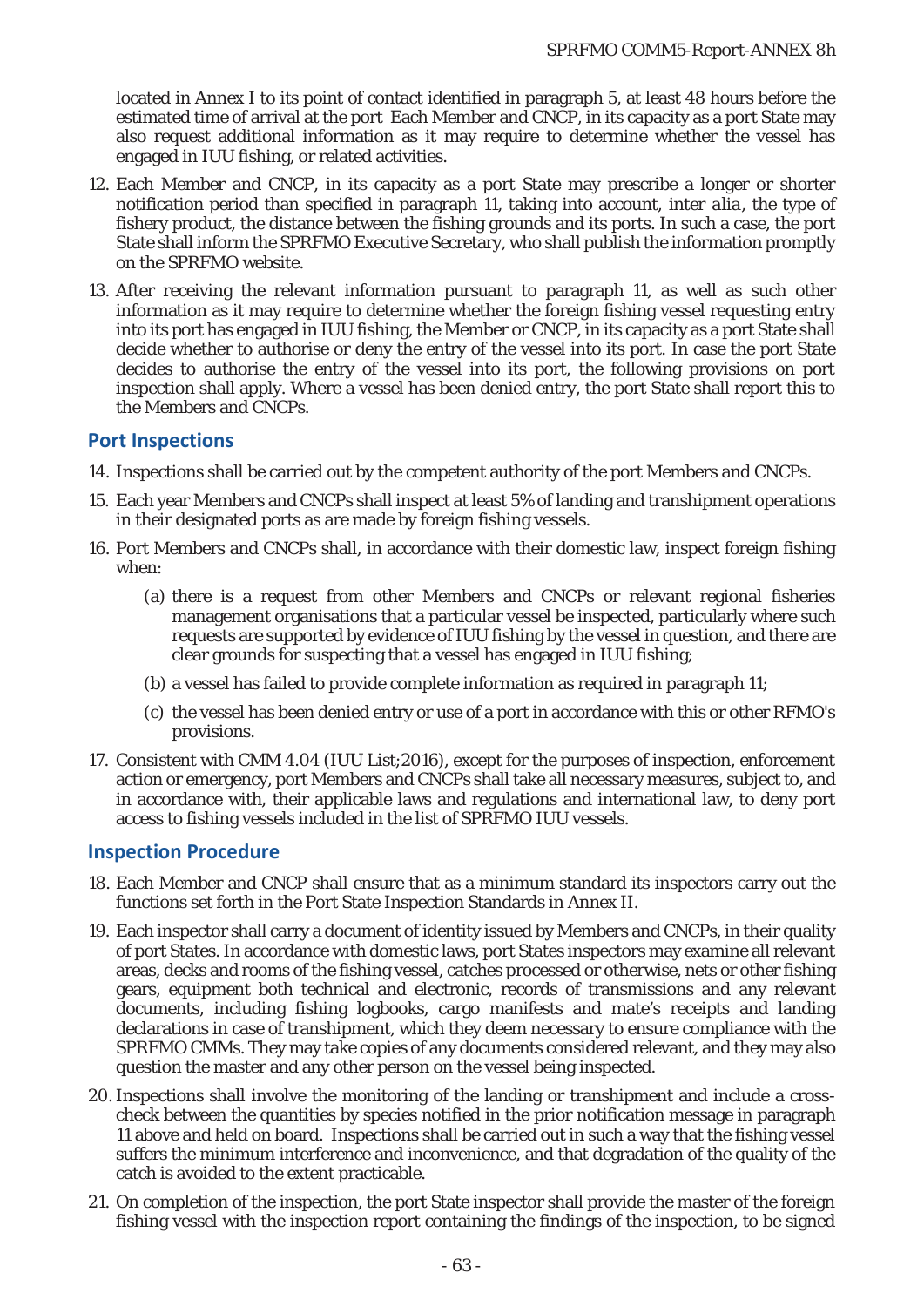by the inspector and the master. The master's signature shall serve only as acknowledgement of the receipt of a copy of the report. The master shall be given the opportunity to add any comments or objection to the report, and to contact the competent authority of the flag Member or CNCP. A copy of the report shall be provided to the master.

- 22. The port Member or CNCP, in its capacity as a port State shall transmit a copy of the inspection report to the SPRFMO Executive Secretary no later than 151 working days following the date of completion of the inspection using the Format for Port Inspection Reports in Annex III. If the inspection report cannot be transmitted within 15 working days, the port State shall notify the SPRFMO Executive Secretary within the 15 working day time period the reasons for the delay and when the report will be submitted.
- 23. Members and CNCPs shall take necessary action to ensure that masters facilitate safe access to the fishing vessel, cooperate with the competent authority of the port State, facilitate the inspection and communication and not obstruct, intimidate or interfere, or cause other persons to obstruct, intimidate or interfere with port State inspectors in the execution of their duties.

## **Procedure in The Event of Infringements**

- 24. If the information collected during the inspection provides evidence that a foreign fishing vessel has committed a breach of the SPRFMO CMMs, the inspector shall:
	- (a) record the breach in the inspection report;
	- (b) transmit the inspection report, including possible subsequent measures that could be taken by the port State competent authority, to the port State competent authorities, which shall forward a copy to the SPRFMO Executive Secretary and to the flag Member or CNCP point of contact as soon as possible and no later than 5 working days;
	- (c) to the extent practicable, ensure safekeeping of the evidence pertaining to such alleged breach.
- 25. If the breach falls within the legal jurisdiction of the Member or CNCP, in its capacity as a port State, the port State may take action in accordance with its domestic laws. The port State shall promptly notify the action taken to the competent authority of the flag Member or CNCP and to the SPRFMO Executive Secretary, which shall promptly publish this information in a secured part of the SPRFMO website.
- 26. Other infringements shall be referred to the flag Member or CNCP. Upon receiving the copy of the inspection report, the flag Member or CNCP shall promptly investigate the alleged infringement and notify the SPRFMO Executive Secretary of the status of the investigation and of any enforcement action that may have been taken within 90 days of such receipt. If the flag Member or CNCP cannot provide the SPRFMO Executive Secretary this status report within 90 days of such receipt, the flag Member or CNCP should notify the SPRFMO Executive Secretary within the 90 day time period the reasons for the delay and when the status report will be submitted. The SPRFMO Executive Secretary shall promptly publish this information in a secured part of the SPRFMO website.
- 27. Should the inspection provide evidence that the inspected vessel has engaged in IUU activities as referred to in CMM 4.04 (IUU List;2016) the Member or CNCP, in its capacity as a port State shall promptly report the case to the flag Member or CNCP and notify as soon as possible the SPRFMO Executive Secretary, along with its supporting evidence, for the purpose of inclusion of the vessel in the draft IUU list.

*<sup>1</sup> The time frames in paragraph 22 were amended at COMM-03 as recommended by CTC-02.*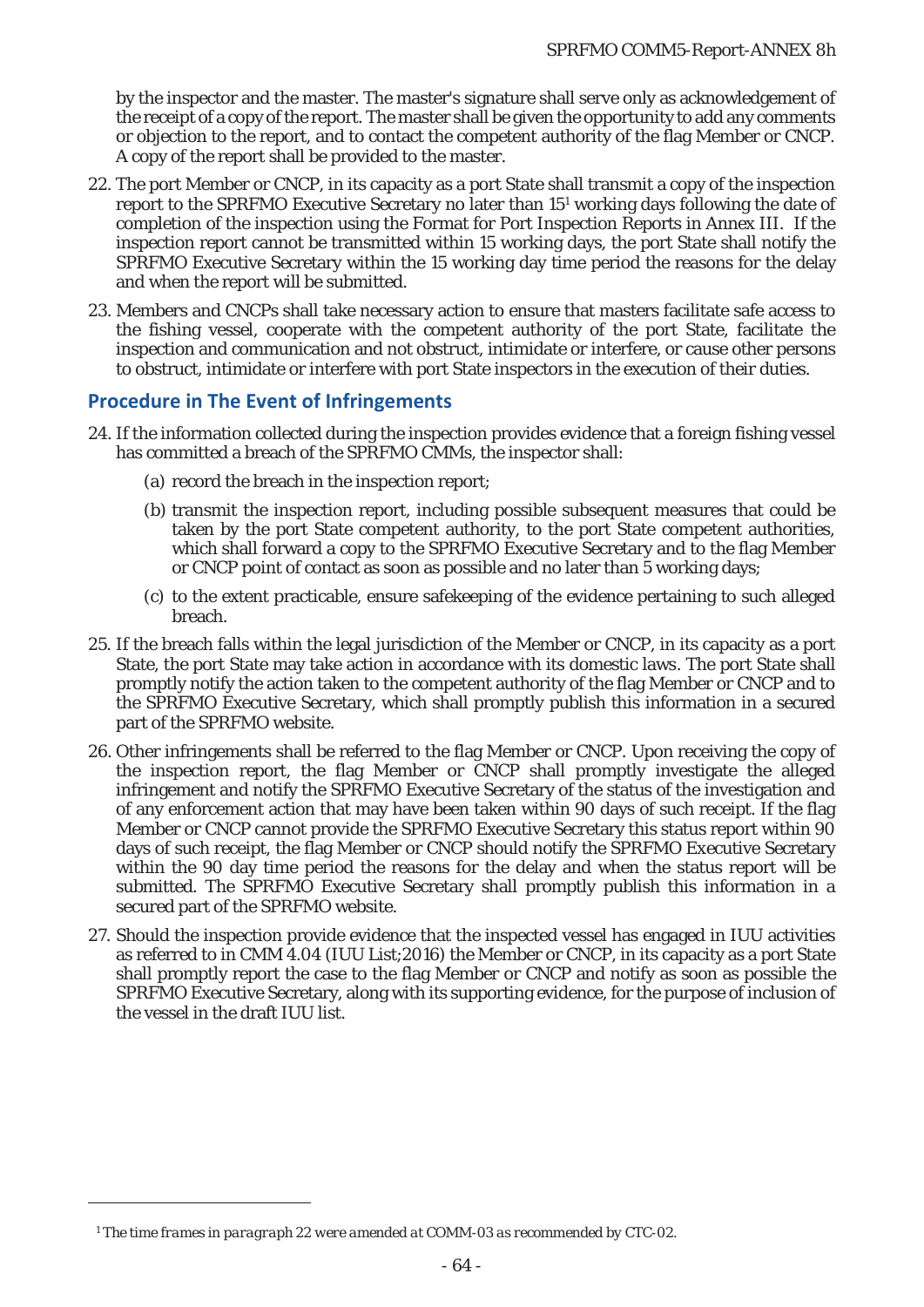### **Requirements of developing Members and CNCPs**

- 28. Members and CNCPs shall give full recognition to the special requirements of developing Members and CNCPs in relation to a port inspection scheme consistent with this CMM. Members and CNCPs shall, either directly or through the SPRFMO, provide assistance to developing Members and CNCPs in order to, *inter alia*:
	- (a) Develop their capacity including by providing technical assistance and establishing an appropriate funding mechanism to support and strengthen the development and implementation of an effective system of port inspection at national, regional or international levels and to ensure that a disproportionate burden resulting from the implementation of this CMM is not unnecessarily transferred to them;
	- (b) Facilitate their participation in meetings and/or training programmes of relevant regional and international organisations that promote the effective development and implementation of a system of port inspection, including monitoring, control and surveillance, enforcement and legal proceedings for infractions and dispute settlements pursuant to this CMM; and
	- (c) Either directly or through the SPRFMO, assess the special requirements of developing Members and CNCPs concerning the implementation of this CMM.

### **General Provisions**

- 29. Nothing in this CMM affects the entry of vessels to port in accordance with international law for reasons of *force majeure* or distress or prevents a port State from permitting entry into port to a vessel exclusively for the purpose of rendering assistance to persons, ships or aircraft in danger or distress.
- 30. Nothing in this CMM shall prejudice the rights, jurisdiction and duties of Members and CNCPs under international law. In particular, nothing in this CMM shall be construed to affect the exercise by Members and CNCPs of their authority over their ports in accordance with international law, including their right to deny entry thereto as well as to adopt more stringent measures than those provided for in this CMM.
- 31. This CMM shall be interpreted and applied in conformity with international law, taking into account applicable international rules and standards, including those established through the International Maritime Organization, as well as other international instruments.
- 32. Members and CNCPs shall fulfill in good faith the obligations assumed pursuant to this CMM and shall exercise the rights recognised herein in a manner that would not constitute an abuse of right.
- 33. Members and CNCPs are encouraged to enter into bilateral agreements/arrangements that allow for an inspector exchange programme designed to promote cooperation, share information, and educate each party's inspectors on inspection strategies and methodologies which promote compliance with SPRFMO CMMs. A description of such programmes should be provided to the SPRFMO Executive Secretary who should publish it on the SPRFMO website.
- 34. Each Member or CNCP, in its capacity as a port State may, in accordance with its domestic laws and regulations, invite officials from the flag Member or CNCP to observe or take part in the inspection of a vessel of that flag based on appropriate agreements or arrangements. Flag Members and CNCPs shall consider and act on reports of infringements from inspectors of a port State on a similar basis as the reports from their own inspectors, in accordance with their domestic laws. Members and CNCPs shall collaborate, in accordance with their domestic laws, in order to facilitate judicial or other proceedings arising from inspection reports as set out in this CMM.
- 35. The SPRFMO Commission shall review this CMM no later than 20197 and consider revisions to improve its effectiveness and take into account developments in other RFMOs and the FAO Port State Measures Agreement. The Secretariat will report annually on the implementation of this CMM.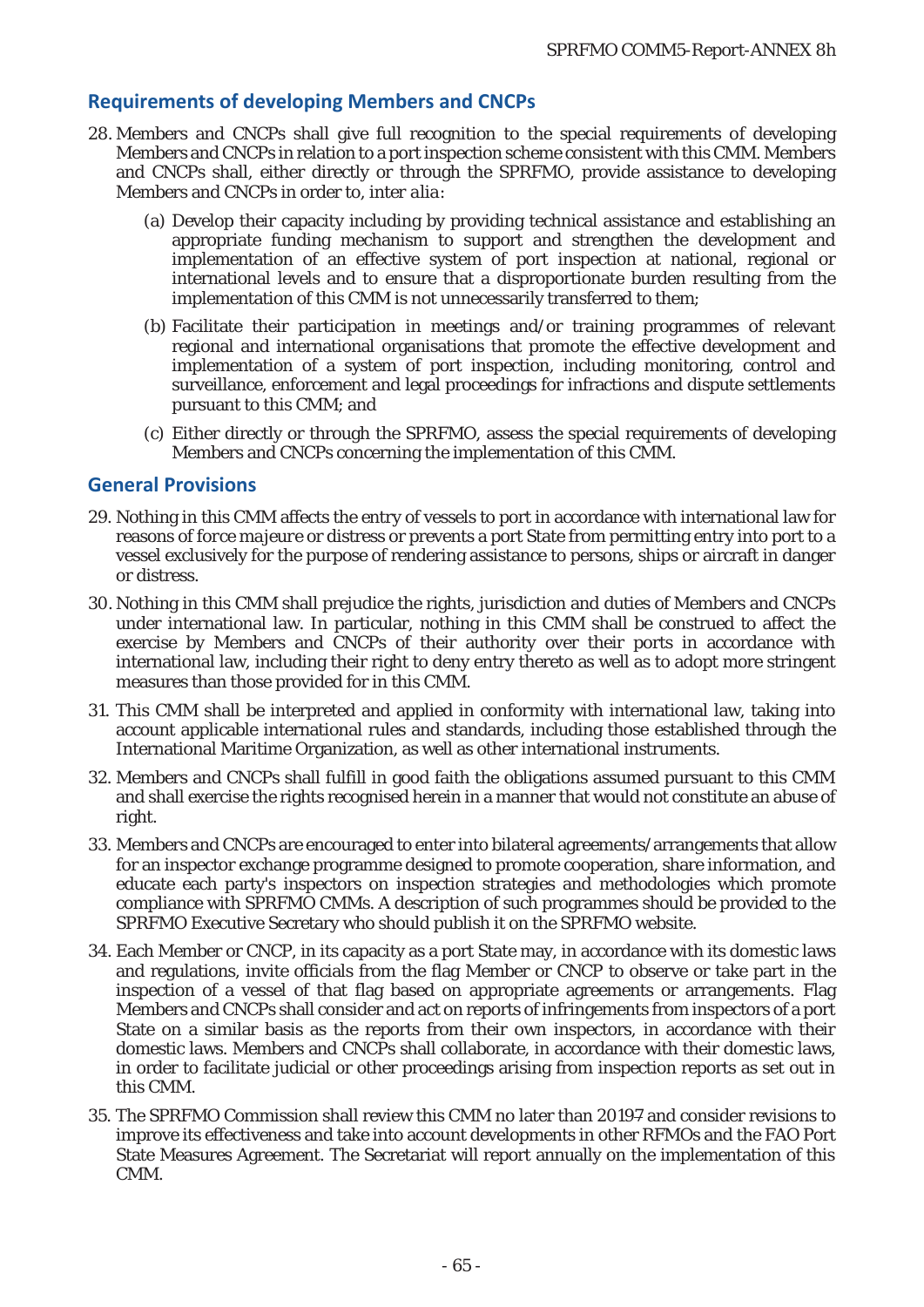## **Annex I - PORT CALL REQUEST TEMPLATE**

### **Vessel Identification:**

| <b>Vessel Name</b> | <b>Vessel</b> | <b>IMO ship</b> | Cali | External       |
|--------------------|---------------|-----------------|------|----------------|
|                    | flag          | number          | sign | Identification |
|                    |               |                 |      |                |

## **Port Call Details:**

| Intended port        | Port         | Purpose <sup>2</sup> of | <b>Lestimated arrivall</b> | Estimated    | Current |
|----------------------|--------------|-------------------------|----------------------------|--------------|---------|
| of call <sup>1</sup> | <b>State</b> | port call               | date                       | arrival time | date    |
|                      |              |                         |                            |              |         |

*1Should be a designated port as listed on the SPRFMO port register* 

*2 e.g. landing, transhipment, refuelling*

## **SPRFMO managed species held on-board:**

| <b>Species</b> | <b>FAO</b> area<br>of capture | Product<br>state | Total<br>kilograms<br>held on board | Amount to be<br>transhipped<br>/landed | <b>Recipient of</b><br>transhipped<br>/landed amount |
|----------------|-------------------------------|------------------|-------------------------------------|----------------------------------------|------------------------------------------------------|
|                |                               |                  |                                     |                                        |                                                      |
|                |                               |                  |                                     |                                        |                                                      |
|                |                               |                  |                                     |                                        |                                                      |
|                |                               |                  |                                     |                                        |                                                      |
|                |                               |                  |                                     |                                        |                                                      |

*If no SPRFMO species and/or fish products originating from such species are held on board, then enter "nil"*

## **Relevant fishing authorisation details:**

| Identifier | <b>Issued by</b> | Validity | Fishing area(s) | Species | Gear <sup>3</sup> |
|------------|------------------|----------|-----------------|---------|-------------------|
|            |                  |          |                 |         |                   |

3 *If the authorisation is for transhipments enter "tranship" as the gear* 

#### • Is a copy of the crew list attached?

*This form should be transmitted to the appropriate Point of Contact at least 48 hours prior to the estimated time of arrival at the port. Contact information can be found on the SPRFMO website:*

(http://www.sprfmo.int/points-of-contact/)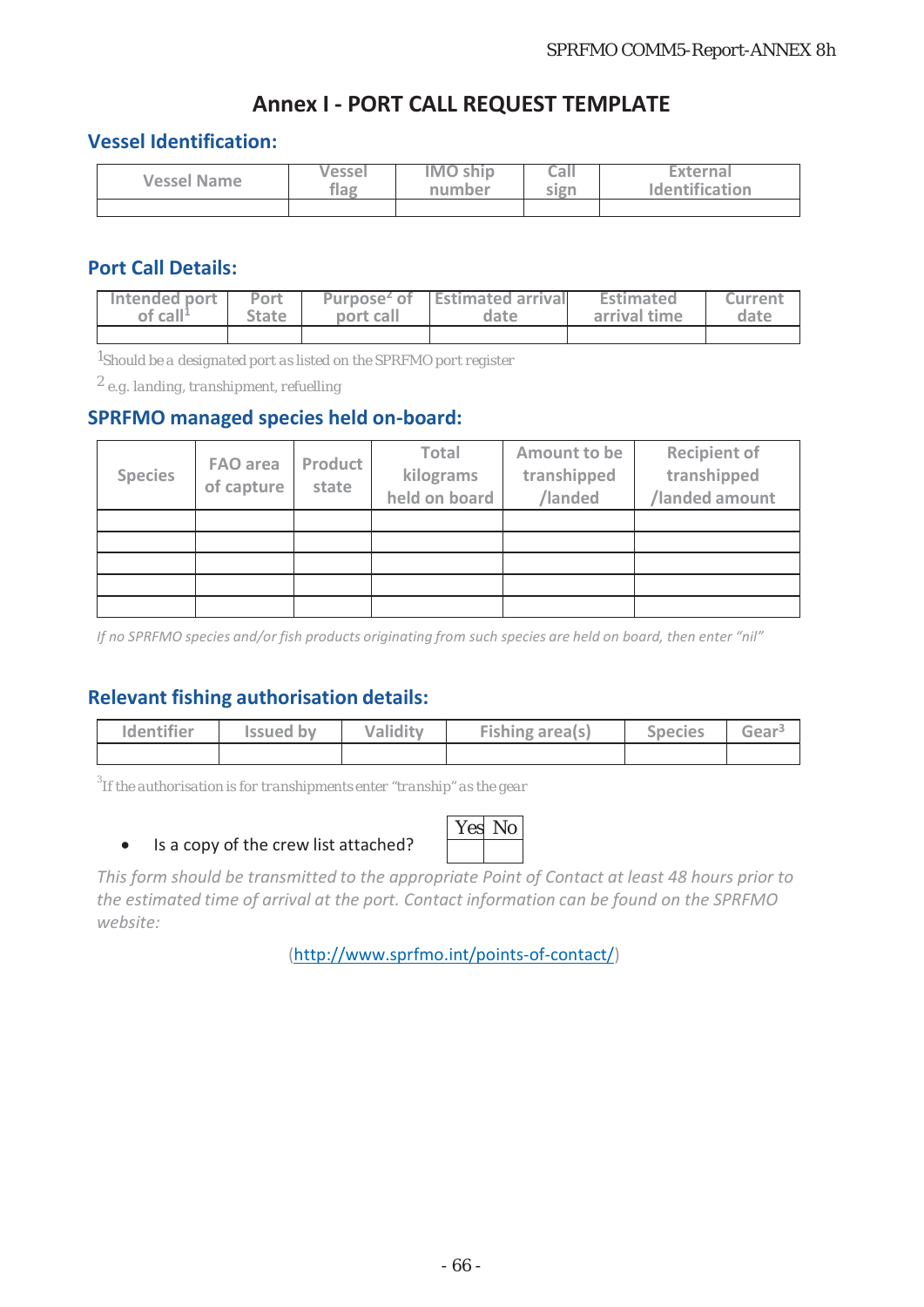## **Annex II - PORT STATE INSPECTION STANDARDS**

Inspectors shall:

- (a) verify, to the extent possible, that the vessel identification documentation onboard and information relating to the owner of the vessel is true, complete and correct, including through appropriate contacts with the flag State or international records of vessels if necessary;
- (b) verify that the vessel's flag and markings (e.g. name, external registration number, International Maritime Organization (IMO) ship identification number, international radio call sign and other markings, main dimensions) are consistent with information contained in the documentation;
- (c) verify, to the extent possible, that the authorisations for fishing and fishing related activities are true, complete, correct and consistent with the information provided in the port call request;
- (d) review all other relevant documentation and records held onboard, including, to the extent possible, those in electronic format and vessel monitoring system (VMS) data from the flag State or SPRFMO Secretariat or other relevant regional fisheries management organisations (RFMOs). Relevant documentation may include logbooks, catch, transhipment and trade documents, crew lists, stowage plans and drawings, descriptions of fish holds, and documents required pursuant to the Convention on International Trade in Endangered Species of Wild Fauna and Flora;
- (e) examine, to the extent possible, all relevant fishing gear on-board, including any gear stowed out of sight as well as related devices, and to the extent possible, verify that they are in conformity with the conditions of the authorisations. The fishing gear shall, to the extent possible, also be checked to ensure that features such as the mesh and twine size, devices and attachments, dimensions and configuration of nets, pots, dredges, hook sizes and numbers are in conformity with applicable regulations and that the markings correspond to those authorised for the vessel;
- (f) determine, to the extent possible, whether the fish on board was harvested in accordance with the applicable authorisations;
- (g) examine the fish, including by sampling, to determine its quantity and composition. In doing so, inspectors may open containers where the fish has been pre-packed and move the catch or containers to ascertain the integrity of fish holds. Such examination may include inspections of product type and determination of nominal weight;
- (h) evaluate whether there is clear evidence for believing that a vessel has engaged in IUU fishing or fishing related activities in support of such fishing;
- (i) provide the master of the vessel with the report containing the result of the inspection, including possible measures that could be taken, to be signed by the inspector and the master. The master's signature on the report shall serve only as acknowledgment of the receipt of a copy of the report. The master shall be given the opportunity to add any comments or objection to the report, and, as appropriate, to contact the relevant authorities of the flag State in particular where the master has serious difficulties in understanding the content of the report. A copy of the report shall be provided to the master; and
- (j) arrange, where necessary and possible, for translation of relevant documentation.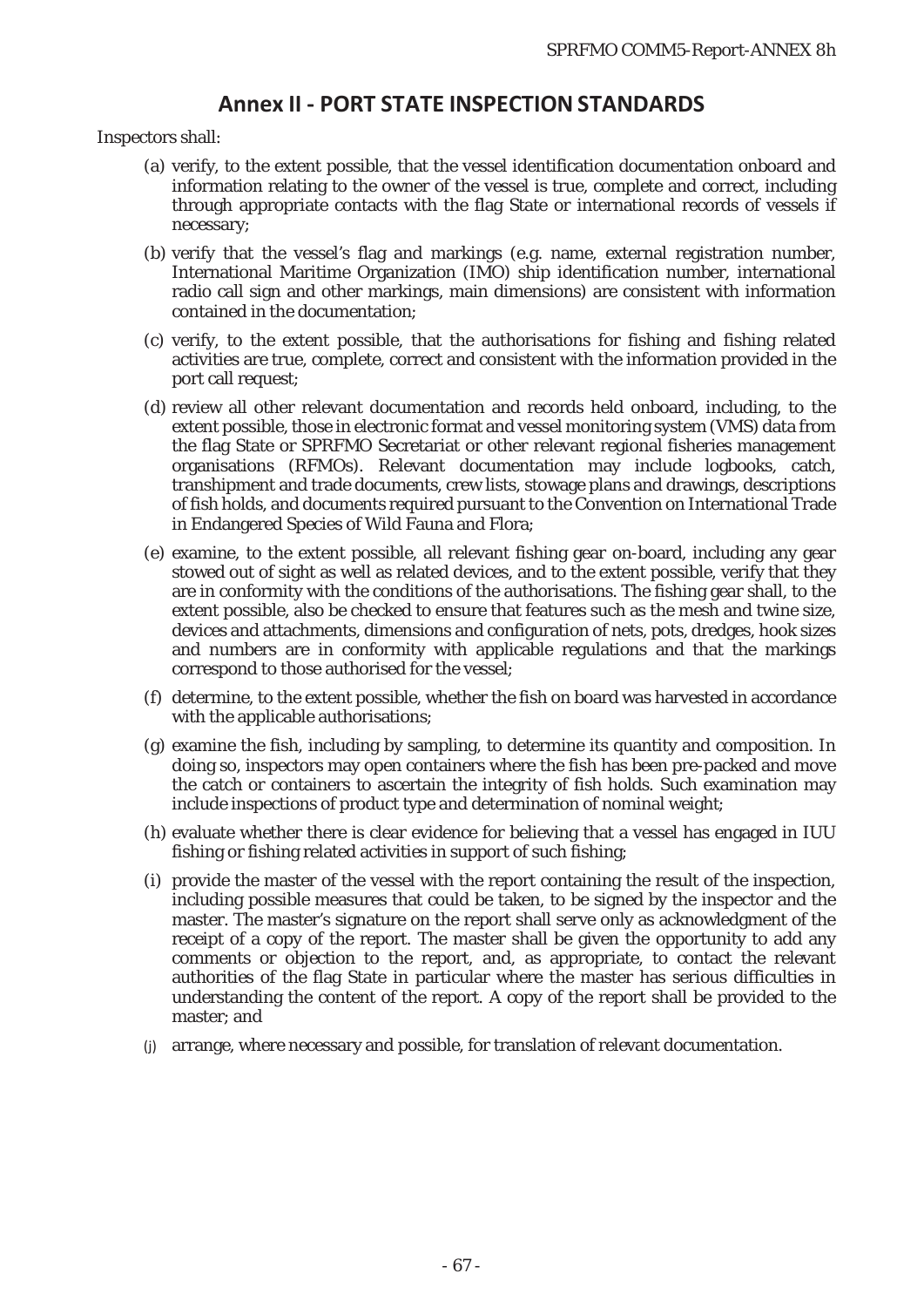## **Annex III – FORMAT FOR PORT INSPECTION REPORTS**

## **Inspection details:**

| Inspection report     | Principal Inspector's |  |
|-----------------------|-----------------------|--|
| number                | name                  |  |
| Port State            | Inspecting authority  |  |
| Port of inspection    | Purpose of call       |  |
| Inspection start date | Inspection start time |  |
| Inspection end date   | Inspection end time   |  |
| Prior notification    | Prior notification    |  |
| received?             | details consistent    |  |
|                       | with inspection?      |  |

## **Vessel details:**

| Vessel name                    | <b>Vessel Flag</b> |
|--------------------------------|--------------------|
| Vessel type                    | <b>IRCS</b>        |
| <b>External identification</b> | <b>IMO</b> number  |
| Vessel owner                   |                    |
| Vessel operator                |                    |
| Vessel master                  |                    |
| (and nationality)              |                    |
| Vessel agent                   |                    |
| VMS present?                   | VMS type           |

## **Relevant fishing authorisations:**

| Authorisation identifier                           | Issued by             |
|----------------------------------------------------|-----------------------|
| Validity                                           | Fishing areas         |
| <b>Species</b>                                     | Gen <sup>2</sup>      |
| Is vessel on the SPRFMO<br>authorised vessel list? | Currently authorised? |

<sup>2</sup>*If the authorisation is for transhipment enter "tranship" as the gear.*

## **SPRFMO managed species off loaded (during this port call):**

| <b>Species</b> | FAO area<br>of capture | Product<br>state | <b>Declared quantity</b><br>off loaded | Quantity<br>off loaded |
|----------------|------------------------|------------------|----------------------------------------|------------------------|
|                |                        |                  |                                        |                        |
|                |                        |                  |                                        |                        |
|                |                        |                  |                                        |                        |
|                |                        |                  |                                        |                        |
|                |                        |                  |                                        |                        |

## **SPRFMO managed species retained on-board:**

| <b>Species</b> | FAO area<br>of capture | Product<br>state | <b>Declared quantity</b><br>held on board | Quantity<br>held on board |
|----------------|------------------------|------------------|-------------------------------------------|---------------------------|
|                |                        |                  |                                           |                           |
|                |                        |                  |                                           |                           |
|                |                        |                  |                                           |                           |
|                |                        |                  |                                           |                           |
|                |                        |                  |                                           |                           |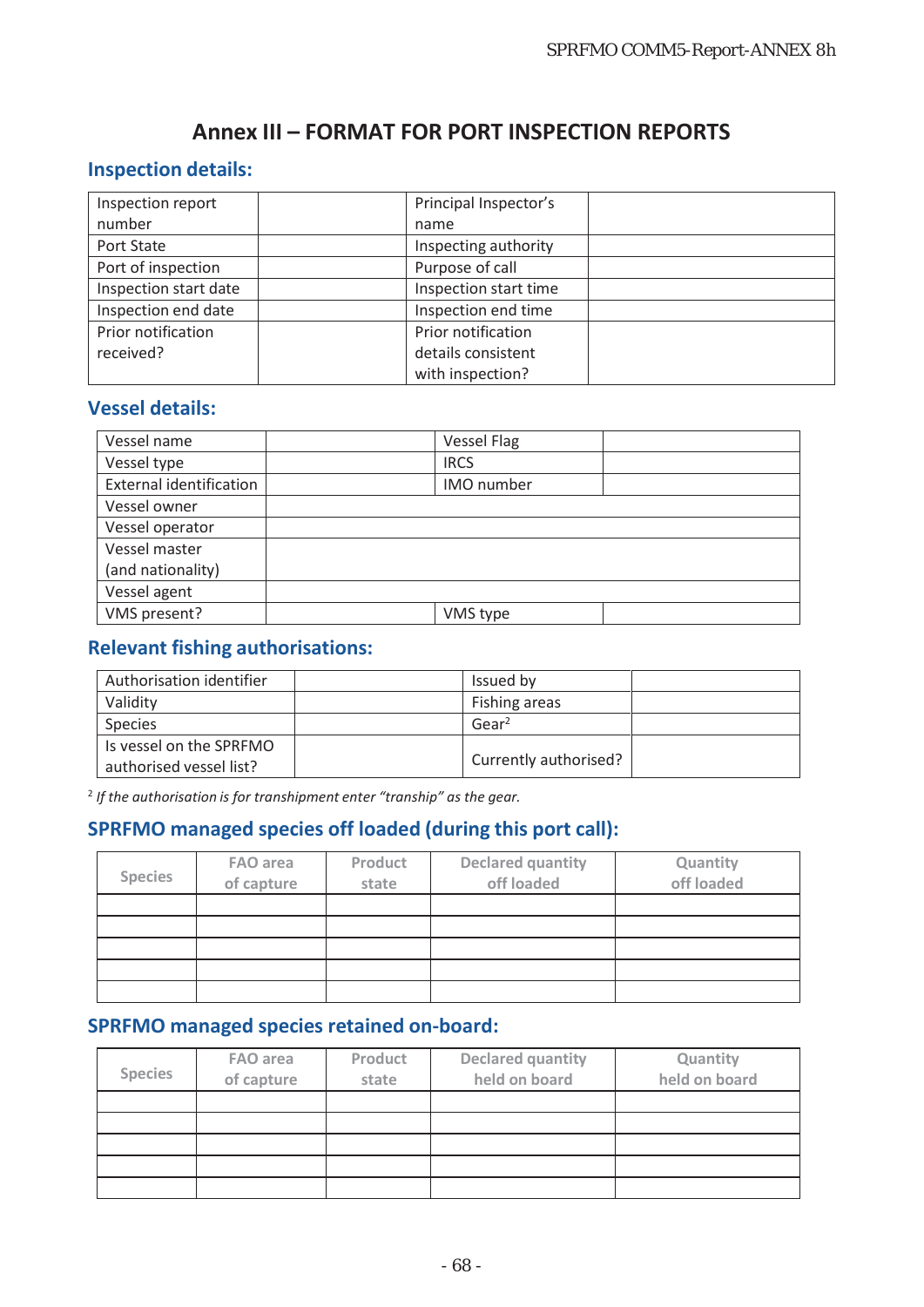## **SPRFMO managed species received from transhipment (during this port call):**

| <b>Species</b> | FAO area<br>of capture | Product<br>state | <b>Declared quantity</b><br>received | Quantity<br>received |
|----------------|------------------------|------------------|--------------------------------------|----------------------|
|                |                        |                  |                                      |                      |
|                |                        |                  |                                      |                      |
|                |                        |                  |                                      |                      |
|                |                        |                  |                                      |                      |
|                |                        |                  |                                      |                      |

## **Examinations and Findings:**

| <b>Section</b>              | <b>Comments</b> |
|-----------------------------|-----------------|
| Examination of Logbooks and |                 |
| other documentation         |                 |
| Type of gear on board       |                 |
| Findings by inspector       |                 |
| Apparent infringements      |                 |
| (include reference to       |                 |
| relevant legal instruments) |                 |
| Master's comments           |                 |
| Actions taken               |                 |
| Master's signature          |                 |
| Inspector's signature       |                 |

*Upon completion, a copy of this form shall be provided to the vessel master. Subsequently, a copy should also be transmitted to the SPRFMO Executive Secretary within 15 days. If this cannot be achieved, then the reasons for the delay and an estimated submission date shall be transmitted to the SPRFMO Executive Secretary within 15 days of the completion of the inspection.* 

*If the information collected provides evidence that a breach of any SPRFMO CMM has occurred then this form should be transmitted to the competent Port State authorities (who shall forward a copy to the SPRFMO Executive Secretary and to the relevant point of contact as soon as possible and no later than 5 working days).*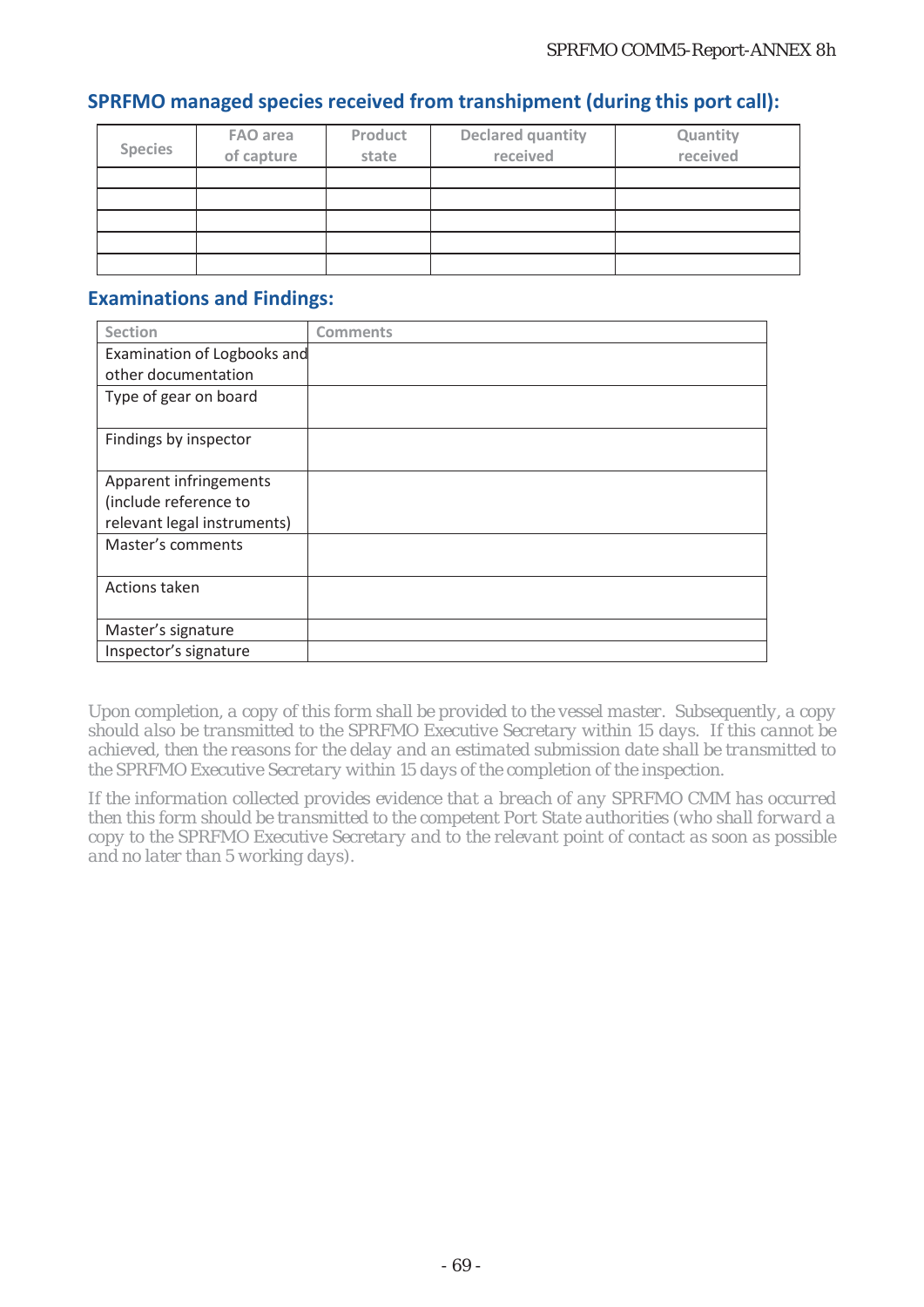

# **COMM 5 - Report - ANNEX 8i**

## CMM 4.09 (new: CMM 09-2017). Conservation and Management Measure for Minimising Bycatch of Seabirds in the SPRFMO Convention Area

*(CTC4-WP02-Rev3)* 

#### **The Commission of the South Pacific Regional Fisheries Management Organisation;**

*CONCERNED* that some species of albatrosses and petrels are threatened with global extinction;

*RECOGNISING* the need to strengthen mechanisms to protect seabirds in the Pacific Ocean;

*NOTING* the overlap in the distribution of albatrosses and petrels with fishing effort in the Convention Area as shown in SWG-11-INF-02 (rev 1) and SWG-11-INF-02a;

*FURTHER RECOGNISING* that Article 3 (1) of the Convention requires, in giving effect to its objective, that the conservation and management of fishery resources shall take into account best international practices, that fishing shall take into account the impacts on non-target and associated or dependent species, and shall apply the Precautionary Approach;

*TAKING INTO ACCOUNT* the United Nations Food and Agriculture Organization (FAO) International Plan of Action for Reducing the Incidental Catch of Seabirds in Longline Fisheries (IPOA-Seabirds);

*FURTHER TAKING INTO ACCOUNT* the FAO Technical Guidelines for Responsible Fisheries concerning best practices to reduce incidental catch of seabirds in capture fisheries;

*NOTING* the Agreement on the Conservation of Albatrosses and Petrels (ACAP) has established best practice seabird bycatch mitigation measures for trawl and demersal longline fisheries;

*NOTING* that best practice seabird mitigation is supported by ongoing research and improvements;

*FURTHER NOTING* that the Scientific Committee endorsed the ACAP best practice guidance;

*ADOPTS* in accordance with Article 8 and 20 of the Convention, the following Conservation and Management Measure (CMM):

- 1. Members and Cooperating non-Contracting Parties (CNCPs) shall require vessels flying their flag and using demersal longlines, to implement seabird mitigation measures, as described in Annex 1.
- 2. Subject to paragraph 3, Members and CNCPs shall require vessels flying their flag and using trawl gear to implement seabird mitigation measures, as described in Annex 2.
- 3. Vessels using trawl gear that discharge no biological material shall be exempt from applying the seabird mitigation measures described in Annex 2. This provision shall be subject to periodic review or review when new information is available.
- 4. Use of mitigation measures detailed in this CMM are subject to safety considerations for vessels and crew in accordance with international law.
- 5. Members and CNCPs shall implement this CMM by July 31st 2015 unless decided otherwise by the Commission based on the results of the Scientific Committee's consideration of the issue at its 2014 meeting.
- 6. Members and CNCPs are encouraged to adopt measures aimed at ensuring that seabirds captured or entangled alive during any fishing operations in the Convention Area are released alive and in as good condition as possible. Research into the survival of released seabirds is encouraged.
- 7. Members and CNCPs shall record data, in accordance with CMM 4.02 (Data Standards; 2016) and through existing observer programmes, on all interactions with seabirds. In addition, Members and CNCPs are encouraged to record data on seabird observations.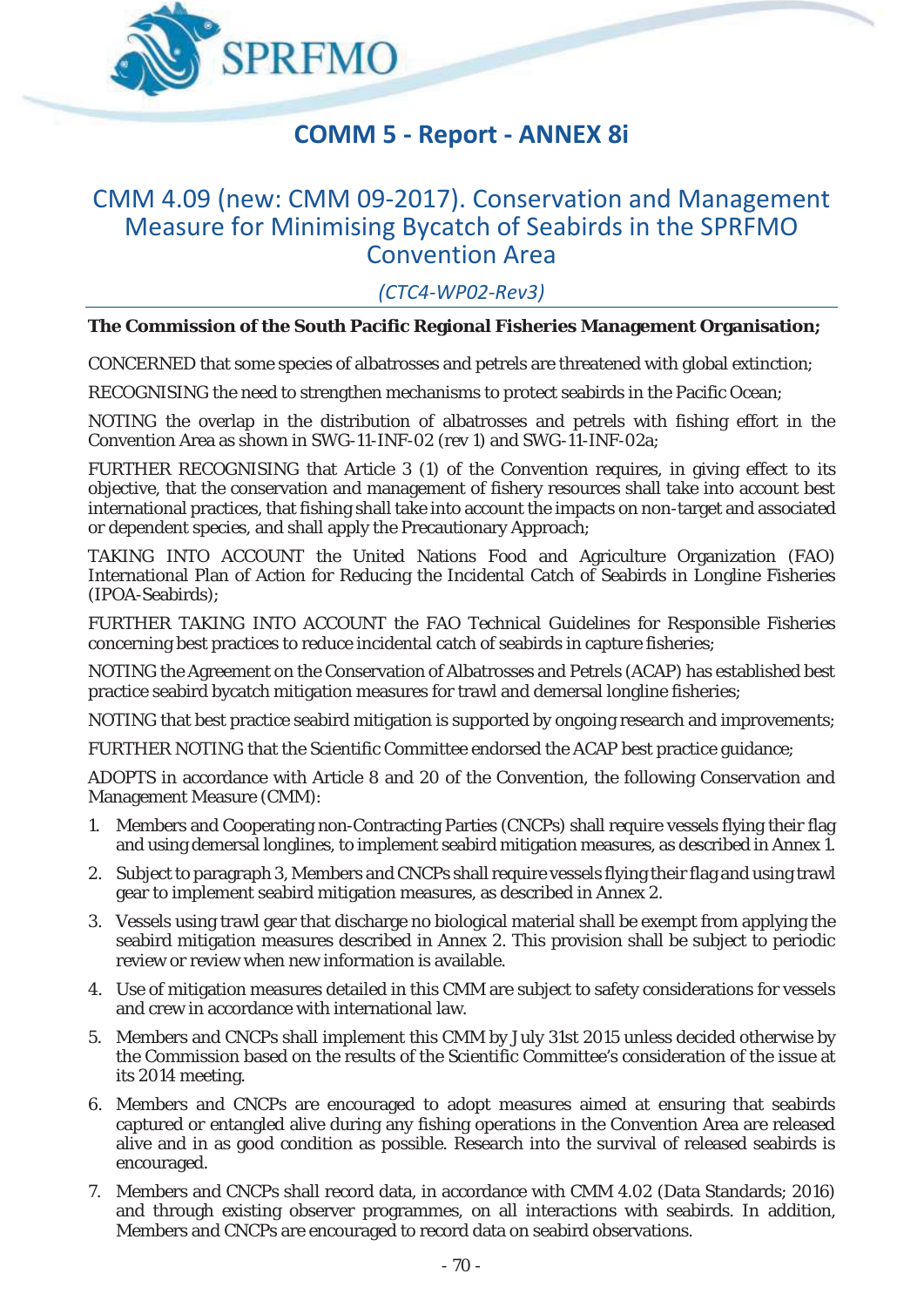- 8. Members and CNCPs shall report the information collected in paragraph 7 above annually to the Secretariat in accordance with both subparagraph 1(e) and its associated Annexes, and subparagraph 2(c) and Annex 7(G) of CMM 4.02 (Data Standards; 2016). Members and CNCPs are also encouraged to report these data in their National Reports to the Scientific Committee.
- 9. In their annual national science reports to the Scientific Committee, Members and CNCPs shall report annually, on the seabird mitigation measures used by each vessel flying their flag and fishing in the Convention Area, as well as any observed seabird interaction data and the level of observer coverage focussed on recording seabird bycatch.
- 10. The Scientific Committee will report on the number and location of seabird interactions annually and provide advice and recommendations to the Commission on possible improvements to further mitigate seabird interactions, including inter alia, the potential use of trigger limits to manage the incidental catch of seabirds in the SPRFMO Convention Area. Further, the Scientific Committee shall consider any relevant advice from the ACAP Advisory Committee.
- 11. Nothing in this measure shall affect the rights of Members and CNCPs to apply additional or more stringent compatible measures to their flagged vessels conducting demersal longline or trawl fishing in the Convention Area.
- 12. Nothing in this measure shall affect the rights of Members and CNCPs to apply higher levels of observer coverage to monitor the effectiveness of mitigation measures or collect data on seabird interactions, including mortality rates.
- 13. The Scientific Committee will annually review any new information on new or existing mitigation measures and on seabird interactions from observer programmes or other research and provide advice to the Commission on the need to implement particular measures for specific gear types or fisheries, or make other amendments to this Measure

*NOTE by Secretariat: The annexes remained unchanged and therefore are not reproduced here (refer to CMM 09-2017):* 

**Annex 1.** Seabird mitigation specifications for demersal longline fishing

**Annex 2.** Seabird mitigation specifications for trawl fishing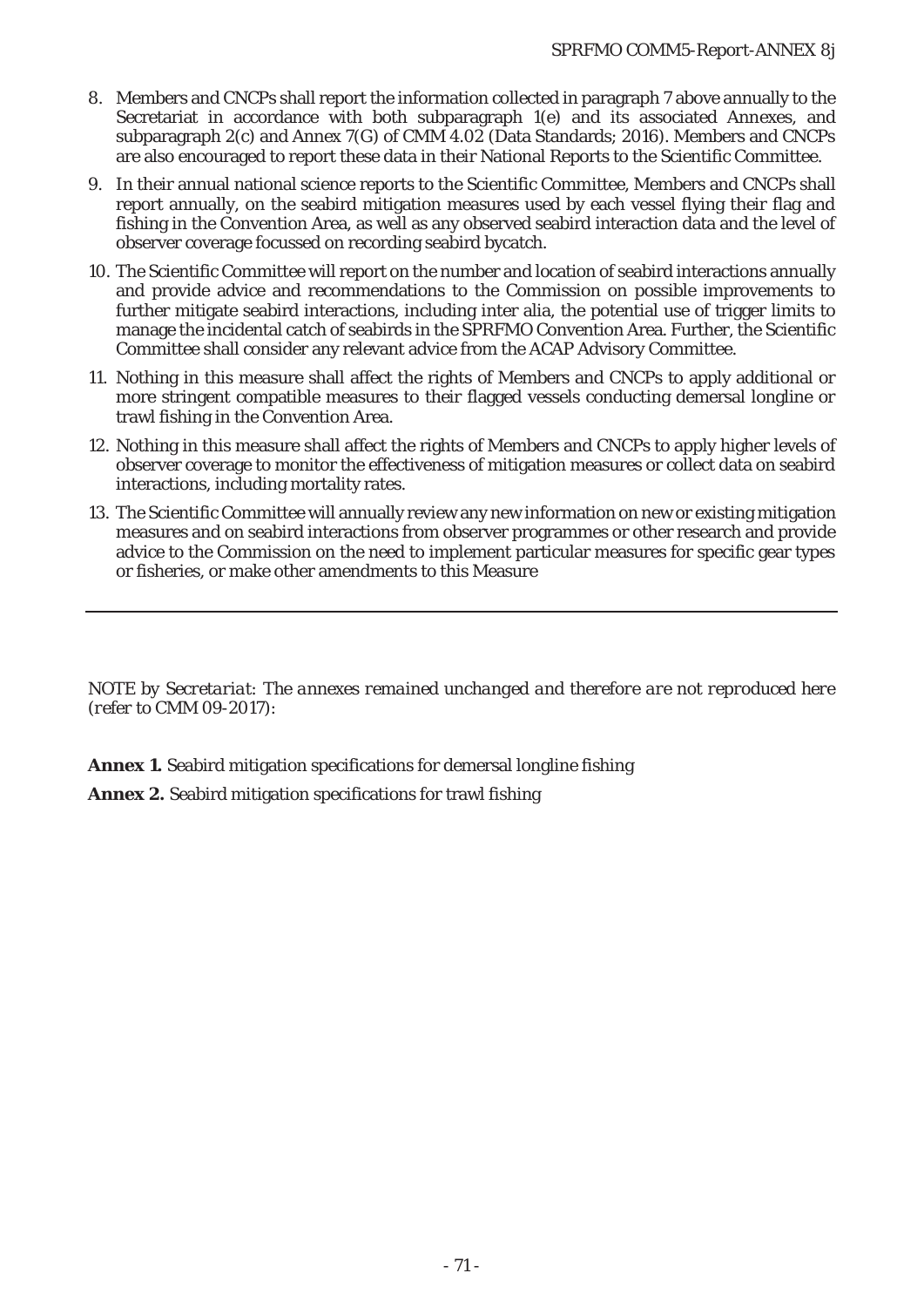

# **COMM 5 - Report - ANNEX 8j**

## CMM 4.10 (new: CMM 10-2017). Conservation and Management Measure for the Establishment of a Compliance and Monitoring Scheme in the SPRFMO Convention Area

## *(CTC4-WP03-Rev2)*

#### **The Commission of the South Pacific Regional Fisheries Management Organisation;**

**RECALLING** the relevant provisions of the Convention on the Conservation and Management of High Seas Fishery Resources in the South Pacific Ocean, in particular Articles 24, 25 and 26;

NOTING that Article 24 of the Convention requires each Member of the Commission to implement any Conservation and Management Measures (CMMs) adopted by the Commission;

*MINDFUL* of the rights and obligations of Members of the Commission in promoting the effective implementation of CMMs adopted by the Commission;

*NOTING* that in accordance with international law, Members have responsibilities to exercise effective control over their flagged vessels and their nationals;

*RECOGNISING* the importance of introducing a robust compliance review mechanism by which the compliance of each Member is examined in depth on a yearly basis;

*ADOPTS* the following CMM to establish a SPRFMO Compliance and Monitoring Scheme (CMS):

#### **I. Purpose**

- 1. The purpose of the SPRFMO CMS is to ensure that Members and Cooperating Non-Contracting Parties (CNCPs) implement and comply with obligations arising under the Convention and CMMs adopted by the Commission. The CMS is designed to:
	- (a) Assess compliance by Members and CNCPs with their obligations under the Convention and CMMs.
	- (b) Identify areas in which technical assistance or capacity building may be needed to assist Members and CNCPs to achieve compliance.
	- (c) Identify aspects of CMMs which may require improvement or amendment to facilitate or advance their implementation. These findings and subsequent actions shall not necessarily replace any review procedure established in accordance with Article 30 of the Convention.
	- (d) Take action against non-compliance through preventive and remedial options that should include a range of possible responses that take into account the reasons for and degree of non-compliance, as assigned in accordance with paragraph 15 (a).

### **II. Scope and application**

- 2. At each annual meeting, with the assistance of the Compliance and Technical Committee (CTC), the Commission shall evaluate Members' and CNCPs' compliance with their obligations arising from the Convention, in particular Articles 24, 25 and 26, and CMMs adopted by the Commission included in Annex II of this measure. The assessment should cover the period 1 November till 31 October of the subsequent year.
- 3. The Commission shall also review Compliance Action Plans and other recommendations on compliance adopted by the Commission, in accordance with this CMM, in previous years' Final Compliance Reports in order to assess how they have been implemented by the concerned Members and CNCPs.
- 4. Each year, the Commission shall consider and identify whether compliance with additional CMMs should be evaluated annually or on another basis.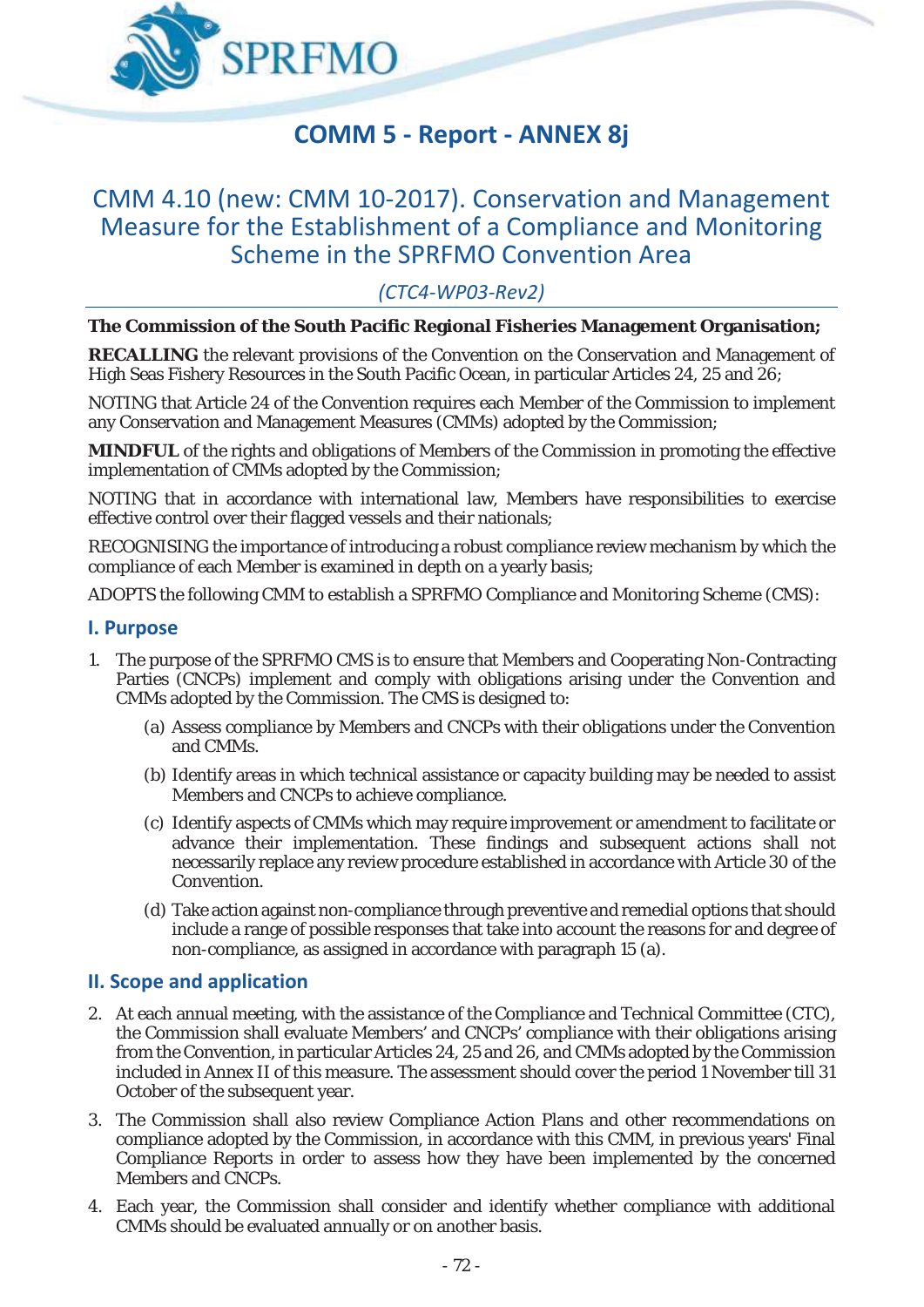### **III. Implementation Reports**

- 5.
- (a) At least 90 days before the start of the CTC meeting Members and CNCPs should provide the Secretariat with their Implementation reports as required by Article 24 (2) of the Convention and any other relevant CMMs on the basis of the template at Annex II.
- (b) Until the template referred to above is adopted, the provisional template in Annex II will be used. The Secretariat shall amend the template in Annex II as soon as practicable after the Commission meeting to incorporate obligations from new or amended CMMs adopted by the Commission.

### **IV. Draft Compliance Report**

- 6. Prior to the annual meeting of the CTC, the SPRFMO Secretariat shall compile information received from Members and CNCPs including their Implementation reports, data collection programmes of the Commission and, where appropriate, any suitably documented information provided by other relevant sources, and shall prepare the Draft Compliance Report using the template in Annex III.
- 7. The SPRFMO Secretariat shall provide to each Member and CNCP its respective section of the Initial Draft Compliance Report no later than 60 days before the annual CTC meeting.
- 8. Each Member and CNCP shall comment on the Draft Compliance Report providing any additional information it deems suitable to the Secretariat no later than 30 days before the annual CTC meeting. This information shall, as appropriate:
	- (a) provide additional information, clarifications, amendments or corrections necessary to address the potential compliance issues identified or respond to any other request for additional information;
	- (b) identify any particular causes of the potential compliance issues or difficulties with respect to implementation of the obligation in question, or circumstances which may mitigate the potential compliance issues;
	- (c) identify technical assistance or capacity building needed to assist Members and CNCPs to address potential compliance issues.
- 9. The SPRFMO Secretariat shall compile a revised Draft Compliance Report which shall include all information, clarifications and comments provided by Members and CNCPs in response to the initial Draft Compliance Report, as described in paragraph 8 above.
- 10. The SPRFMO Secretariat shall circulate to Members and CNCPs the revised Draft Compliance Report no later than 14 days before the annual CTC meeting, by making it available on the nonpublic section of the Commission website. As soon as practicable after posting it, the Secretariat shall notify Members and CNCPs of its availability.

## **V. Provisional Compliance Report**

- 11. At its annual meeting, the CTC shall consider the Draft Compliance Report, and may take into account any additional information provided during the meeting of the CTC by Members, CNCPs and other observers, including non-governmental organisations and other organisations concerned with matters relevant to the implementation of the Convention. CTC shall identify any potential compliance issues for each Member and CNCP.
- 12. On the basis of the information provided, the CTC shall develop a Provisional Compliance Report, based on the issues identified in respect of that Member or CNCP and using the criteria and considerations for assessing compliance status set out in Annex I. The Provisional Compliance Report shall include recommendations for the Commission for any follow-up corrective action needed and any preventive or remedial action taken, or proposed to be taken, by the Member or CNCP. Based on the status accorded, those recommendations may include the need for the Commission to undertake a Compliance Review, develop a Compliance Action Plan or identify a Compliance Remedy.